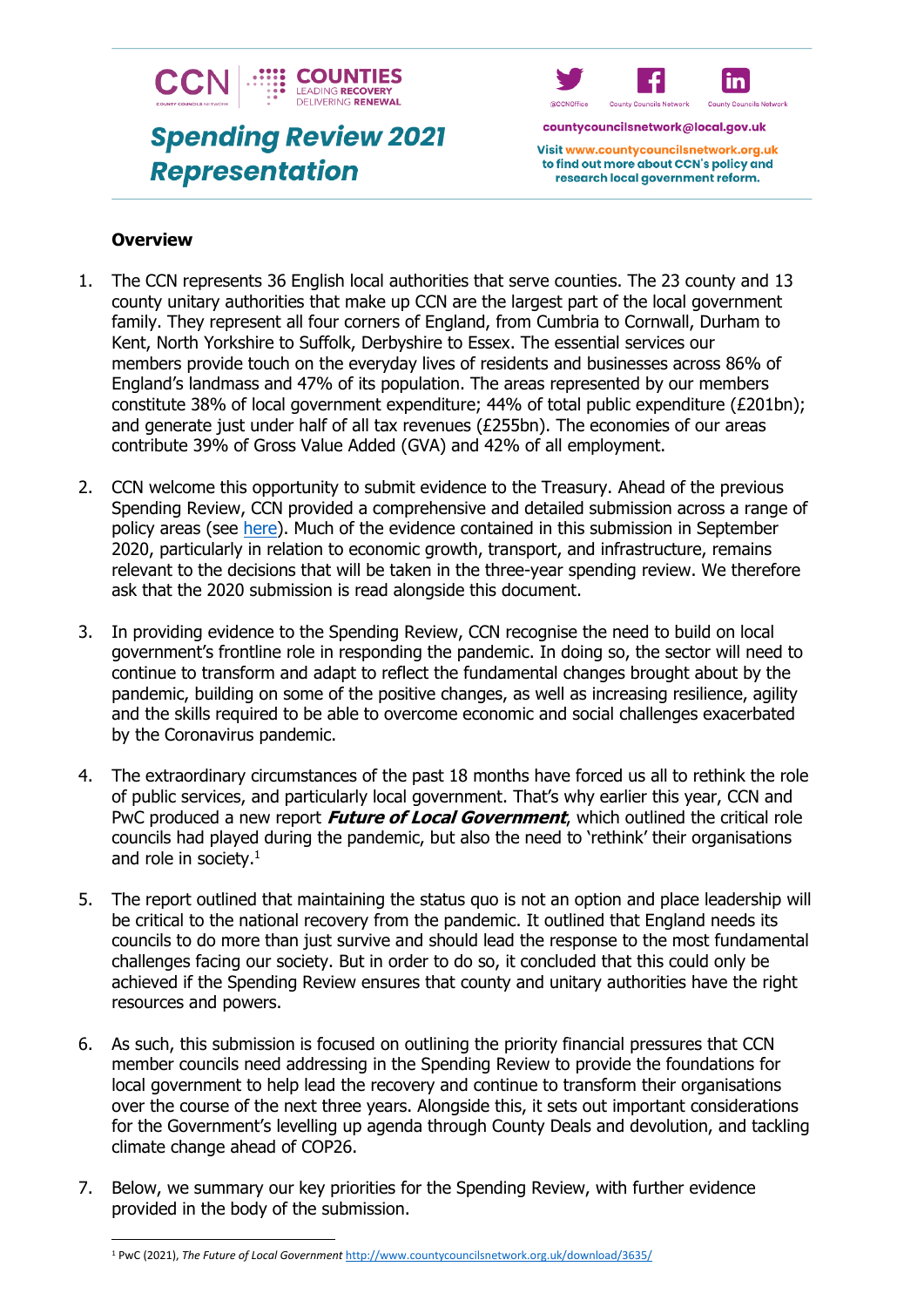## **Summary**

#### Long-Term Sustainable & Fair Funding

Over the last ten years, councils have needed to rapidly adapt to a climate of significantly reduced resources, growing and ageing demographics, and the changing needs of our residents. Moreover, the distribution of funding no longer matches the needs of local areas.

For CCN member councils, their core costs will rise by £3bn between 2020 and 2025, and by a further £3.4bn by 2029/30. CCN members are expected to see an increase in costs of 31% compared to a national average of around 30% over the course of the decade analysed. As a result of these rising costs and demands, alongside the on-going impact of Covid10, CCN's analysis of its 36 member councils' medium term-term financial plans shows a projected total funding shortfall of £2.8bn over the next three years.

CCN and its member councils recognise that efficiency and service innovation to reduce costs will be needed over the course of the Spending Review. The provision of a multi-year settlement will enable councils to make longer term investments such as these to deliver savings and on-going transformation. Government must therefore commit to councils receiving a three-year settlement as part of the Spending Review.

8. Greater certainty and efficiency, however, will not meet the scale of the financial pressures facing local government. Our analysis of medium-term financial plans already assumes a 1.99% rise in council tax for every council over the next three years. If the government were not to provide any additional funding, the our analysis demonstrates that even a **further** 6% increase in council tax each and every year would not close the aggregate funding gap facing CCN member councils.

A yearly rise of 8%, or cumulative council tax rise of 24% over the next three years, is not feasible, fair or a long-term sustainable solution to funding services and meeting the scale of the financial challenges identified in this submission.

It is therefore vital that the Spending Review goes a significant way towards providing the uplift in resources needed to cover increasing costs and prevent the level of service reductions identified in our budget analysis; ensuring that councils can continue to deliver the services that residents and businesses need.

- **The Spending Review should seek to set out a minimum three-year funding settlement for councils, reflecting the spending need requirements of different council types and delivering sufficient quantum to prevent further reductions in services over the course of the Spending Review period.**
- **The Government to use this Spending Review to reverse the £500m reduction in capital funding for roads, so investment remains at the same level as the £1.525bn provided in 2020/21 for the period up to 2024/25. Unless the situation is rectified in the Spending Review, many unpopular decisions will need to be taken that will lead to a further deterioration in the condition of local roads.**
- **Government must restate a commitment to implement the Review of Relative Needs and Resources during this Parliament and undertake further consultations to progress the review over the coming 12 months.**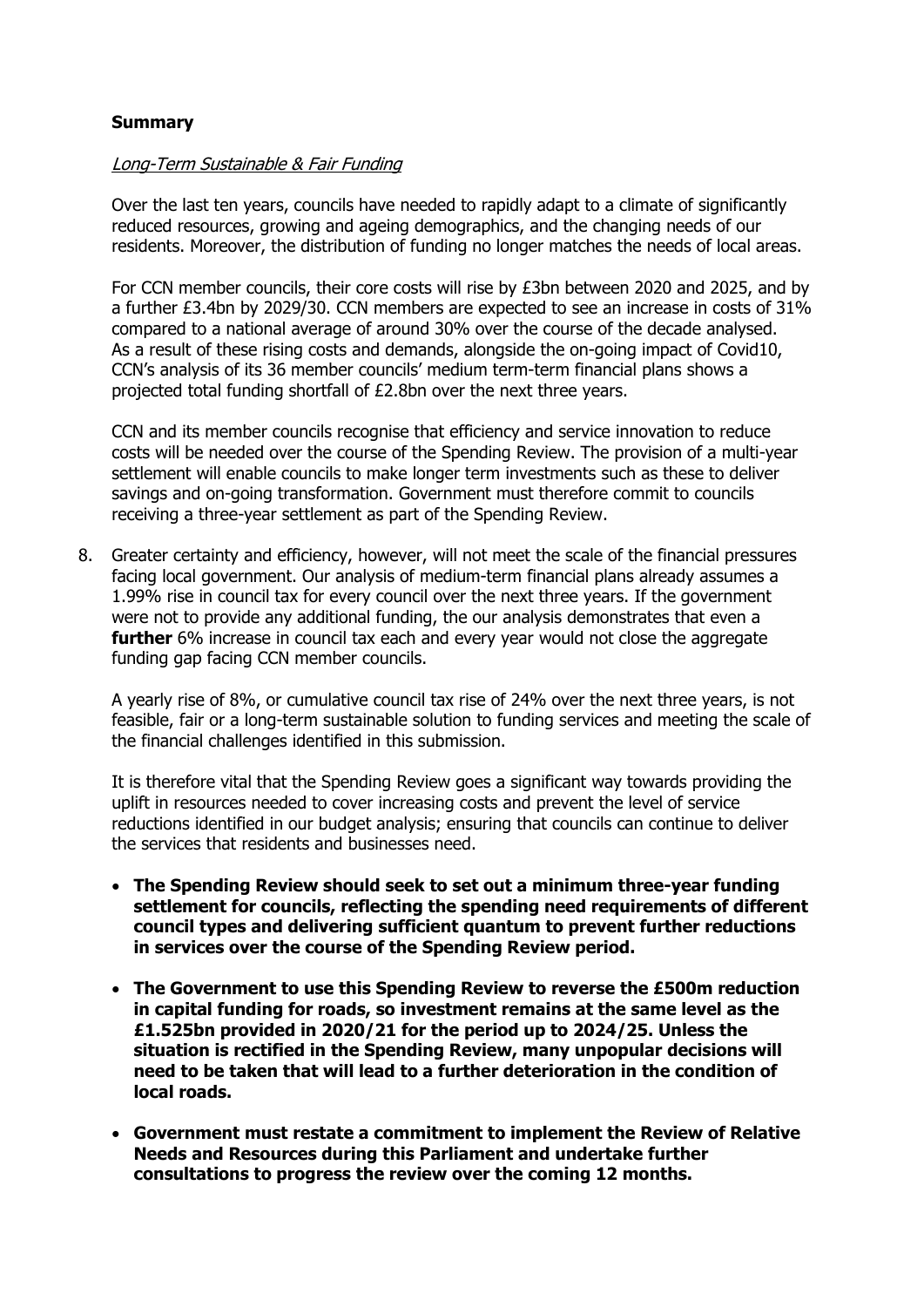#### Devolution & Levelling Up

Counties are home to some of our most prosperous and successful areas, but there are many left behind areas located within counties: from deprived towns, rural and coastal communities in the north, south and east, to former manufacturing hotbeds in the midlands, to places where young people leave to go to university and never return. The left-behind nature of many of these places are partly a product of resource and policy being overly London centric and city focused, and CCN welcomes the intention through the CSR to address some of these deep-seated imbalances.

County authorities are uniquely placed, as strategic authorities, to respond to the challenges facing our national and local economies created by the pandemic. Counties are the key local agency in place-based growth, delivering billions each year in growth related expenditure and capital investment, through to their influencing and leadership role as convener, facilitator, and vision setter.

CCN continues to positively engage government departments on a range of important policy areas aimed at supporting the national economic recovery and levelling up agenda; not least the recent announcements in relation to levelling up and devolution through County Deals.

Rolling out County Deals across England would provide a unique opportunity for the leaders of England's county and unitary authorities, to come to the government with their vision on how we can level up, back business, attract more good jobs and improve local services. CCN will continue to work with Government to shape and deliver an ambitious programme of county devolution following the publication of the Levelling Up White Paper, building on the principles already set out by Ministers. Our response sets out the key principles in which County Deals should be taken forward through the Spending Review and Levelling Up White Paper.

#### Adult Social Care Reform

CCN strongly welcomes this administration's determination to reform adult social care, including many of the proposals that have been set out earlier this month. Our recent report The State of Care in County & Rural Areas in partnership with the Rural Services Network (RSN) underlines the urgent need for this reform, showing clearly the severe strain the current system of adult social care is under.

Future cost projections for adult social care for the period 2020/21 to 2029/30 show that nationally total costs will rise by £6.7bn, some 38%, just to keep services operating as they are presently without any increase in the level or quality of services. County and rural unitary councils account for £3.3bn of this total increase in costs over the period, with estimated spending need rising 40% - higher than the national average.

The Government has committed to retaining the  $£1$ bn per annum additional grant funding for social care first provided in 2020/21 for the duration of the parliament. This is welcome but previous analysis contained in our 2020 Spending Review submission shows that this would fail to offset the increase costs of providing services by 2025. Additional expenditure from Covid-19, coupled with other trends in care provision and workforce pressures will undoubtedly widen the gap between council costs and available resources.

While our recent report covers a wide range of issues in relation to the provision of care in county and rural areas and the proposed reforms, there are two immediate issues which are of direct consequence for addressing within the Spending Review.

• **Unless Government provides more funding at the Spending Review to meet rising costs; expand service provision to meet needs going unmet; and better**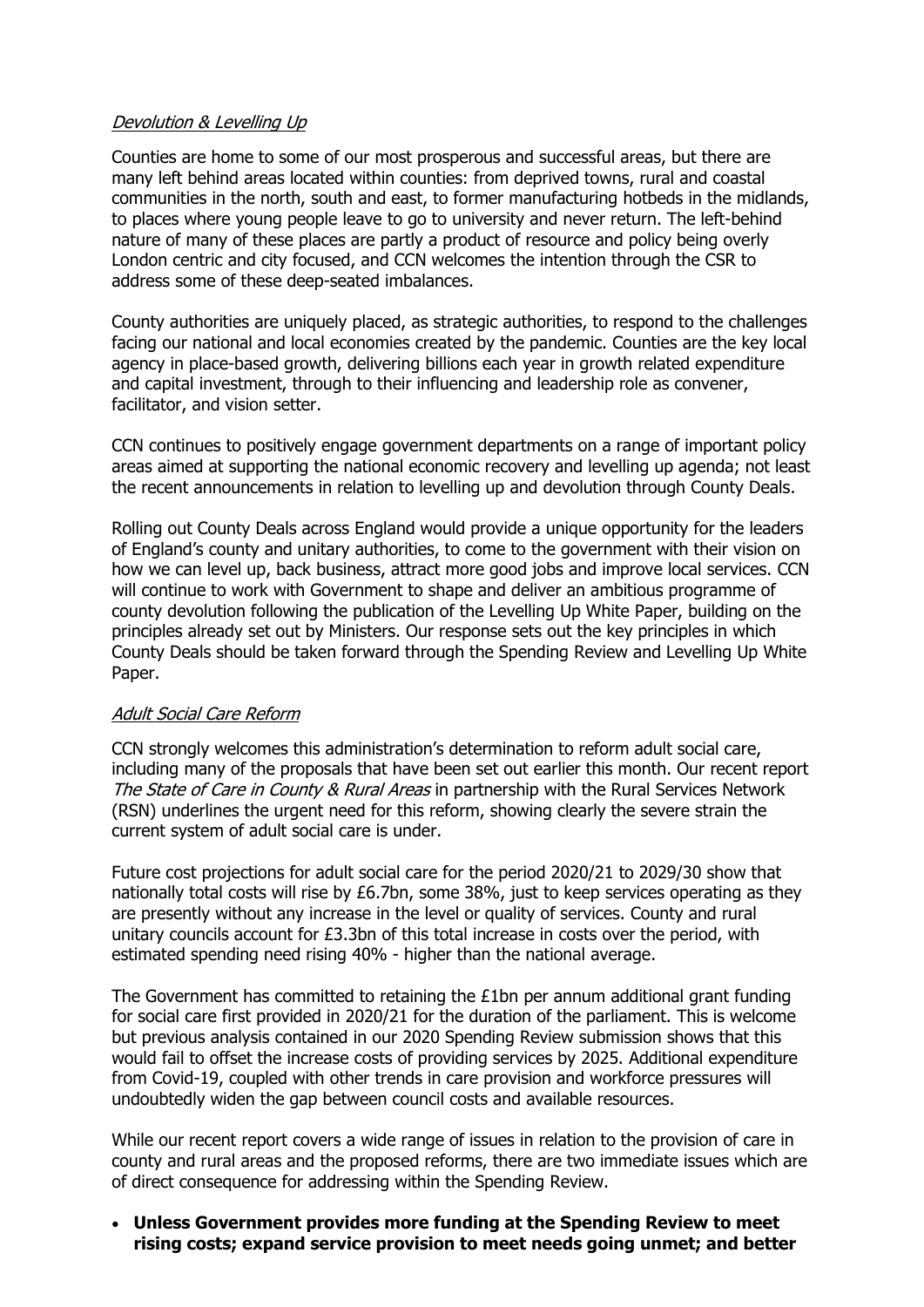**support for younger adults, further reductions to services will be required in county and rural unitary councils in the period leading up to reform. Moreover, without a proportion of funding being enshrined in law for social care, there is no guarantee that income from the levy beyond 2025 will be used to predominantly fund social care once the NHS backlog is cleared.** 

- **While the Government have committed to funding a 'fair price for care', it is extremely uncertain that the funding announced to date will be sufficient to meet the costs arising from reform when the full additional costs from market equalisation are considered - estimated at £761m annually in county and rural areas alone. The Spending Review must clearly set out the Government's funding assessments for these new duties and any associated policy mitigation to prevent unsustainable financial costs and risks to councils and providers.**
- **The Government must commit to fully funding the national hospital discharge pathway beyond April 2022.**

With a sustainable, long-term funding settlement put in place for adult social care, CCN's recent report with Newton – The Future of Adult Social Care – demonstrated that a reformed, prevention focused adult social care system could lead to significant improvement in outcomes and a reduction in long-term care costs. Newton estimate that delivering the optimised model for adult social care across all local authorities in England can significantly improve outcomes, enabling tens of thousands of individuals to live more independent lives every year. In aggregate, this could help reduce the demand for increased spending in future years by an estimated £1.6bn per year.

#### **Investing in Children's Services and SEND**

CCN and its members have been concerned for a number of years about the pressures on, and financial stability within, children's social care. Spending pressures in children's services are set to grow further over the course of the next decade. Recent estimates by PwC for CCN show the cost of providing children's social care in England are set rise by 29%, needing an additional £3.05bn between 2020 and 2030. For CCN member councils they are projected to rise by 29%, with costs predicted to rise by  $£1.12$ bn over the same period.

While the Government provided additional resources in 2020, our 2020 Spending Review Submission showed this will only provide a small increase in overall resources by 2024/25 compared to a decade before, with only 8% of additional costs since 2015/16 met by additional government funding. It will provide no new resources to increase provision in early intervention and preventative services, which have seen significant reductions over the past five years.

These challenges facing children's services, if unchecked, threaten the ability of local authorities to deliver vital services for the most vulnerable children going forward.

- **The CSR should result in a funding settlement that properly recognises recent cost-pressures on children's social care. This settlement should be long-term that will allow for better planning. The Spending Review should seek to provide additional funding and ability for councils to support early intervention and preventive services.**
- **Create a National Framework for Early Intervention to direct Social Infrastructure investment to local authorities. The Government should devote a new expanded pot of central funding to support a National Framework for**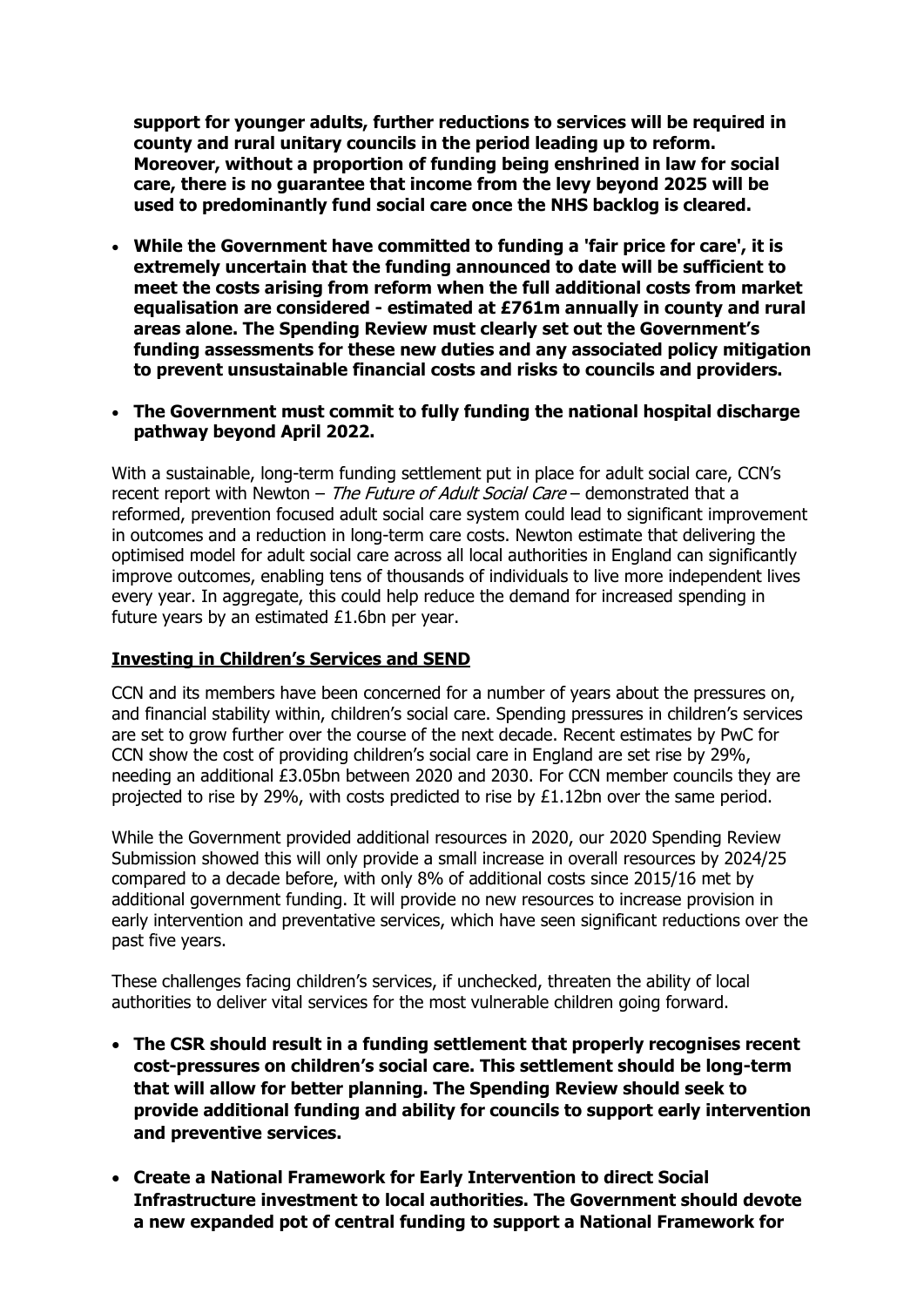#### **Early Intervention to help incentivise investment across a full range of preventative services and approaches.**

There are also concerns about the cost of supporting pupils with special educational needs and disabilities (SEND) through the High Needs Block (HNB) of the Dedicated Schools Grant (DSG), which has experienced significant overspends in recent years. Research by the SCT and the CCN during the summer has projected that the size of this deficit in two years' time will be unmanageable and extremely difficult to pay off without taking large sums of money earmarked for other council services. For the combined CCN and SCT membership of 40 authorities in county areas, high-needs deficits will rise from £134m in 2018/19 to a projected £1.3bn in 2022/23.

• **The Government established a SEND Review in late 2019 to consider the concerns around the understandably sensitive issues surrounding this. The reporting of the Review has been delayed due to the pandemic and CCN understand this is now expected after the Spending Review and we hope that the wider issues of reform will be addressed after this time. However, the Spending Review should provide an uplift in the HNB of the DSG to ensure that all children can be properly supported and get the education that they deserve, especially as inter-block transfers are no longer permitted.** 

## **Tackling Climate Change**

CCN's advocacy on climate change seeks to demonstrate why local authorities are critical to the success of the Government's climate change ambitions, and why without greater recognition, involvement, and investment in CCN member authorities we will miss the opportunity to accelerate emissions reductions across half of England.

Local government, as the recognised leader of place, is ideally positioned to play a major role in enabling the required societal shift in attitudes and behaviours. However, it is important to recognise that not all places are the same. Our recent research sets out the opportunity for CCN member authorities to play a critical role in the delivery of climate change action but also the unique circumstance that must be understood and taken into account in designing how schemes should be delivered and funded across the country.

- **Government gives more clarity on the policy, strategy and obligations relating to local government and climate change. Government should create the forum for meaningful engagement with CCN member authorities to jointly define the roles, flexibilities, and contributions that they can make to build on the self-made momentum and accelerate climate change action in their areas.**
- **Funding to support climate change actions should be directed to CCN member authorities in proportion to the size and scale of the challenge outlined in this report, with clarity, flexibility and sustainable funding streams.**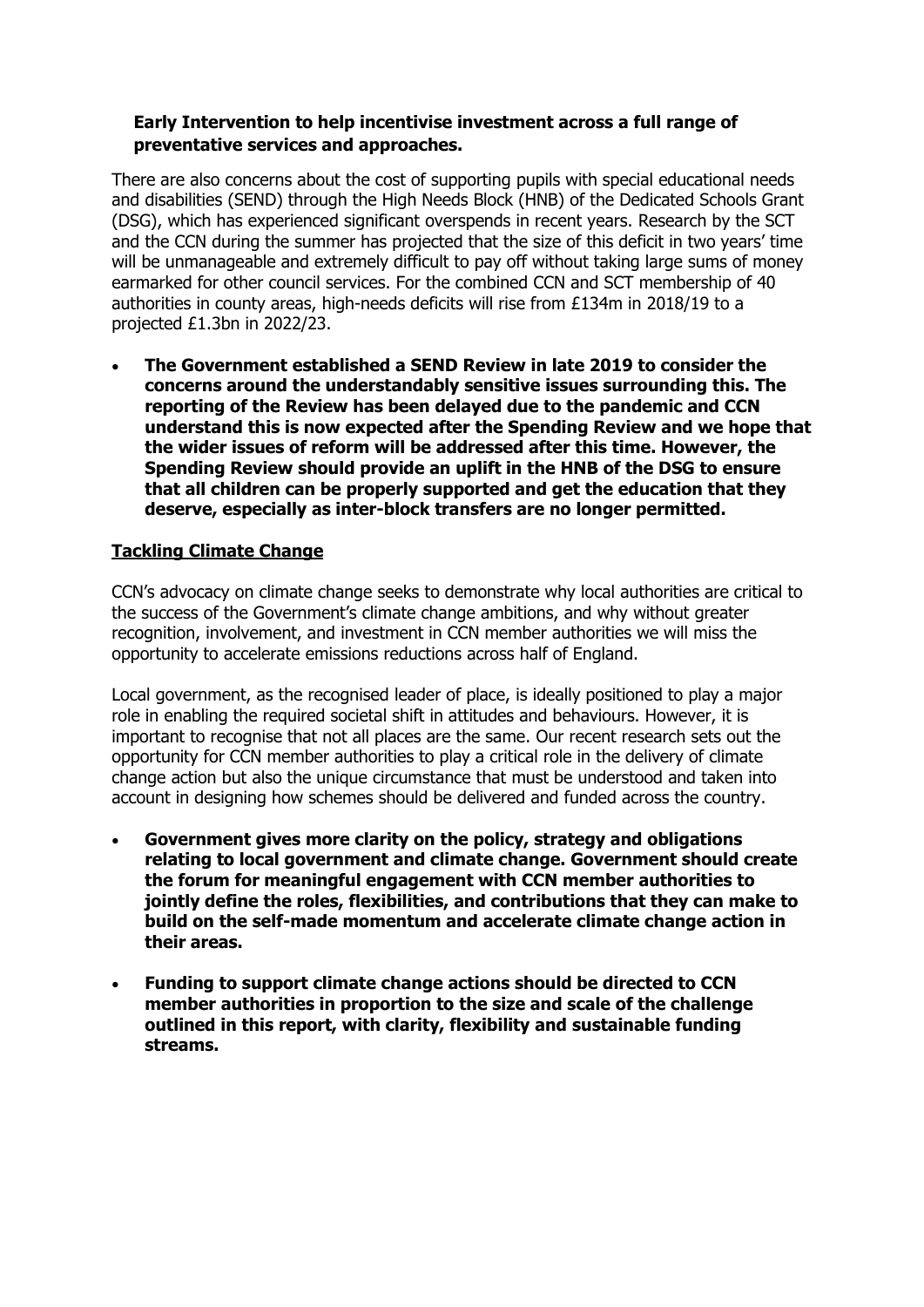## **Long-Term Sustainable & Fair Funding**

- 9. For CCN members, securing sustainable and long-term funding remains the single biggest issue that they need to see addressed through the Spending Review. This will be the first multi-year CSR since 2015 and provides the Treasury and DLUHC with the opportunity to put in place the framework for a three-year Local Government Finance Settlement running from 2022 until 2025.
- 10. CCN and its members share the government's commitment to levelling up the country, and key to unlocking councils' ability to level up their communities is ensuring that a sustainable and fair funding settlement is put in place for local government.
- 11. Over the last ten years, councils have needed to rapidly adapt to a climate of significantly reduced resources, growing and ageing demographics, and the changing needs of our residents. Moreover, the distribution of funding no longer matches the needs of local areas.
- 12. As a result of this, previous PwC analysis or CCN has demonstrated the level of efficiency that local government and CCN member councils have needed to achieve since the last multi-year Spending Review in 2015.<sup>2</sup> By the start of 2020, local government would have needed to have made £13.2bn (£7.4bn in CCN member councils) of savings and reductions to services since 2015 to balance budgets, on top of council tax rises.
- 13. In the 2019 and 2020 Spending Rounds, the Government acknowledged that local government had shouldered a disproportionate burden of austerity over the past decade. As set out in our 2020 Spending Review submission, the additional funding provided in 2019 resulted in the largest increase in local government funding in a decade and a reduction in the projected funding gap facing our member councils. Moreover, since this point the Government has provided an unprecedented level of financial support during 2020/21 to ensure that the majority of the emergency spending pressures and lost income resulting from the pandemic were funded.
- 14. Below, we set out the overall financial position of our member councils ahead of the Spending Review. Alongside new financial analysis on cost projections for council services up to 2030, CCN has analysed its member councils' medium-term financial plans for the period 2021/22 to 2024/25 to demonstrate the severity of the financial challenges facing our member councils due to rising costs, demand for services and the continuing impact of Covid-19.

## Cost projections – 2020/21-2029/30

- 15. In July this year CCN published a new financial analysis with PwC about the long-term financial pressures that councils face.<sup>3</sup> This research updated ground-breaking analysis from 2019 which sought to assess the cost pressures faced by councils and what future patterns of spending could look like.
- 16. This analysis provided further insight and context around the environment in which local government will be operating over the next 10 years, and the funding spending pressures it will continue to face. Given the uncertainty on the future impact of COVID-19 on councils' operating costs, demand and income (see below), the analysis focused on core spending need excluding the potential, unknown, impact of these factors.

<sup>3</sup> PwC (2021) *The Future of Local Government* <http://www.countycouncilsnetwork.org.uk/download/3635/>

<sup>2</sup> PwC (2019) *Independent Review of Local Government Spending Need and Funding* (Technical Report) <http://www.countycouncilsnetwork.org.uk/download/2262/>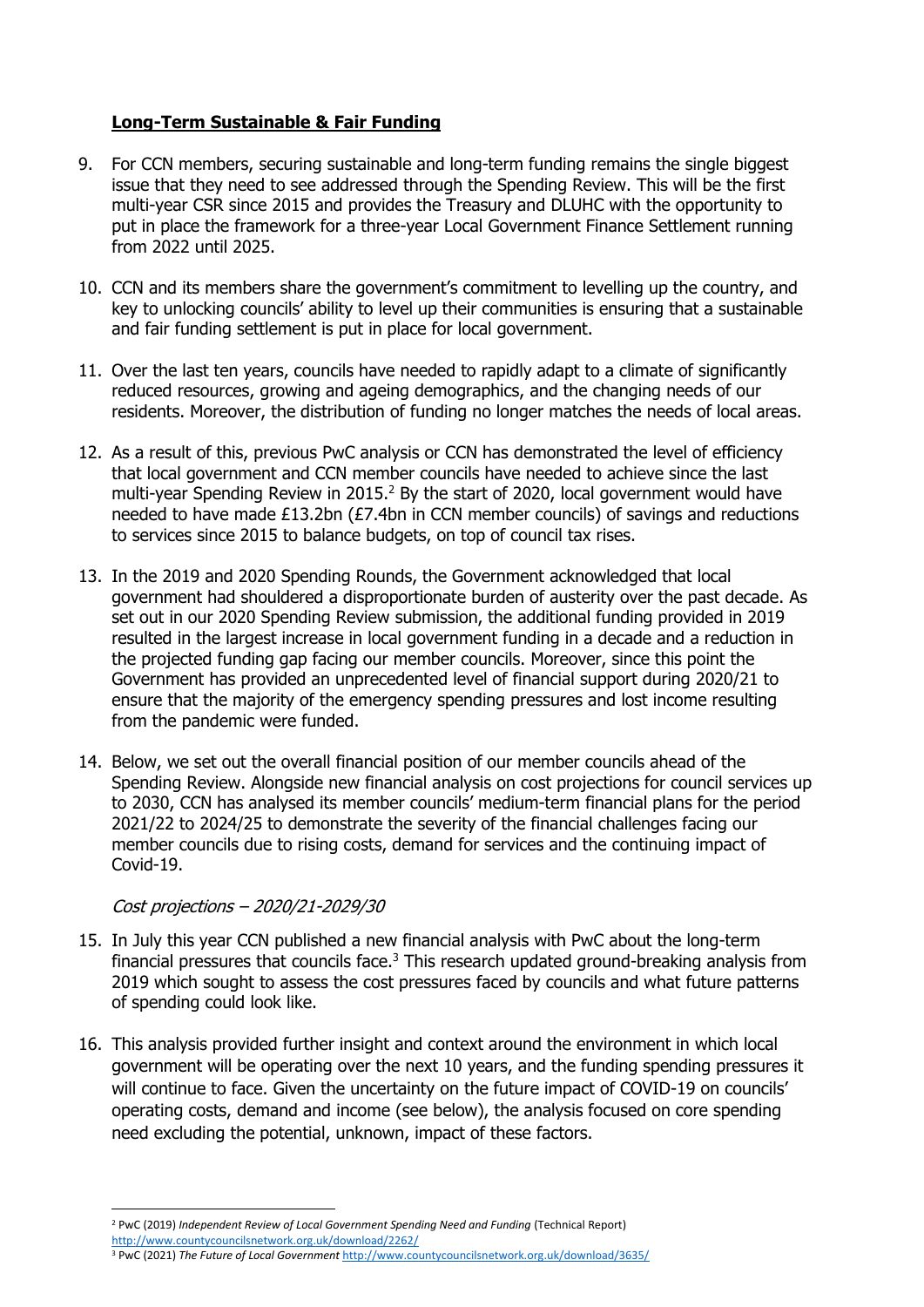17. PwC's original analysis found that for the period 2020 to 2025 councils expected their costs to rise by £7.2bn. The extended analysis found that by 2029/30 total costs for local government in England could rise by a further £8.4bn; total spending requirements are predicted to rise from £53bn in 2020/21 to over £69bn in 2029/30.



18. For CCN member councils, their core costs will rise by £3bn between 2020 and 2025, and by a further £3.4bn by 2029/30. CCN members are expected to see an increase in costs of 31% compared to a national average of around 30% over the course of the decade analysed.

## Financial Position 2020/21

- 19. Alongside the rising costs to deliver core services identified in PwC's analysis, the continuing impact of Covid-19 on council budgets has placed our member councils in an extremely difficult in-year financial position.
- 20. Whilst the majority of the costs from the pandemic in 2020/21 were met through additional government funding and lost income guarantees, there remains considerable uncertainty about what the medium-term impact of Covid-19 will be in terms of additional expenditure, changing patterns of service and continued pressures on lost income. Most importantly, the pre-existing funding pressures that pre-dated the pandemic as a result of austerity and rising demand for services have not been meet through either of the past two spending rounds.
- 21. Using Delta returns and detailed engagement with Section 151 Officers from across all CCN member councils, in June 2020 CCN published a comprehensive assessment by Grant Thornton of the financial challenges posed by Covid-19.<sup>4</sup> The analysis demonstrated both the short and long-term implications, setting out the additional expenditure that councils had incurred and the likely trends in future pressures.

<sup>4</sup>**Grant Thornton** (2020) *Analysing The Impact of Covid-19 on County Authority Finances <http://www.countycouncilsnetwork.org.uk/download/3052/>*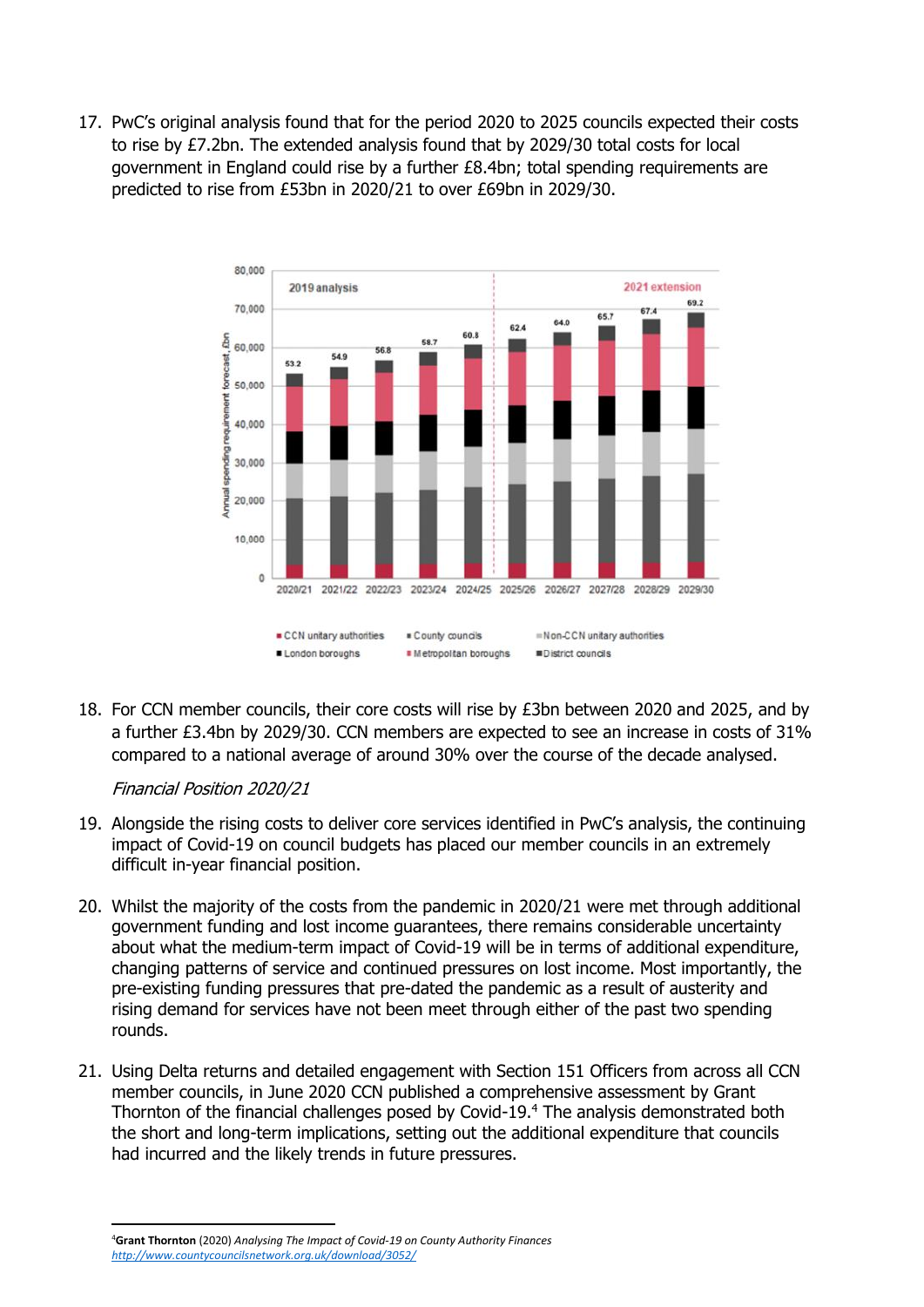- 22. Within their analysis Grant Thornton highlighted that some of the additional expenditure and lost income incurred by local authorities as a result of Covid-19 during 2020/21 could drive additional pressures in the medium term. Particular costs highlighted were embedded uplifts in care provider fees, under occupancy of residential care places, shortages of foster care places and additional complexity and demand costs in children's social care. Grant Thornton's projections estimated that 50% of Covid related adult and children's social care costs and non-tax-based local income could remain in 2021/22, with a further 25% remaining in 2023/24.
- 23. For the current financial year, analysis by the Society of County Treasurers (SCT) of the latest Covid-19 delta returns shows that additional expenditure and non-tax-based income as a result of the continuing response to Covid-19, and alongside embedded legacy costs of the pandemic, continues to place a considerable burden on our councils' budgets.
- 24. SCT members are reporting a total pressure of £1.812bn in 2021/22, some 60% of the total costs reported in 2021/22. This is higher than the legacy costs of the pandemic that Grant Thornton estimated would continue into this financial year. While adult social care remains the single biggest pressure facing councils, the table below shows that councils are facing higher cost pressures this year compared to 2020/21 in both children's social care and public health, while other costs remain extremely high as a percentage of 2020/21 costs. To date the Government have only provided our councils with £1.1bn of additional funding, leaving a significant in-year shortfall.

| Table 1 - Covid 19 Additional Costs and lost<br>non-tax-based income | 2020-21<br>(E/m) | 2021-22<br>(£/m) |
|----------------------------------------------------------------------|------------------|------------------|
| Adult social care                                                    | £1,605.7         | £647.6           |
| Children's Social Care                                               | £119.3           | £143.7           |
| Education                                                            | £92.2            | £45.6            |
| <b>Public Health</b>                                                 | £299.8           | £486.6           |
| Cultural & related                                                   | £24.6            | £13.9            |
| Environment & regulatory                                             | £95.4            | £56.2            |
| Finance & corporate                                                  | £76.0            | £44.9            |
| Other (including lost savings)                                       | £345.8           | £234.2           |
| <b>Total additional Expenditure</b>                                  | £2,658.8         | £1,672.7         |
| Sales, Fees & Charges (SFC) income losses                            | £343.4           | £140.1           |
| <b>Total Covid-19 Pressure</b>                                       | £3,002.1         | £1,812.8         |

25. As a result of these continuing pressures and existing funding gaps that predated the pandemic, CCN member councils have an extremely challenging in-year financial position. Our analysis of medium-term financial plans for our 36 member councils (see below) reveals that our councils face a collective shortfall of £696.9m, which will need to be met during this year through further savings, service reductions, and efficiencies in order to balance their budgets.

#### Budget Analysis – 2022/23 to 2024/25

- 26. Based on further analysis of the published projections of 36 CCN member councils in their medium-term financial plans, county and unitary authorities continue to face a significant shortfall over the next three financial years.
- 27. It is important to note that some 23 councils included an anticipated council tax rise of at least 1.99% in their medium-term financial plans for duration of their projections, with a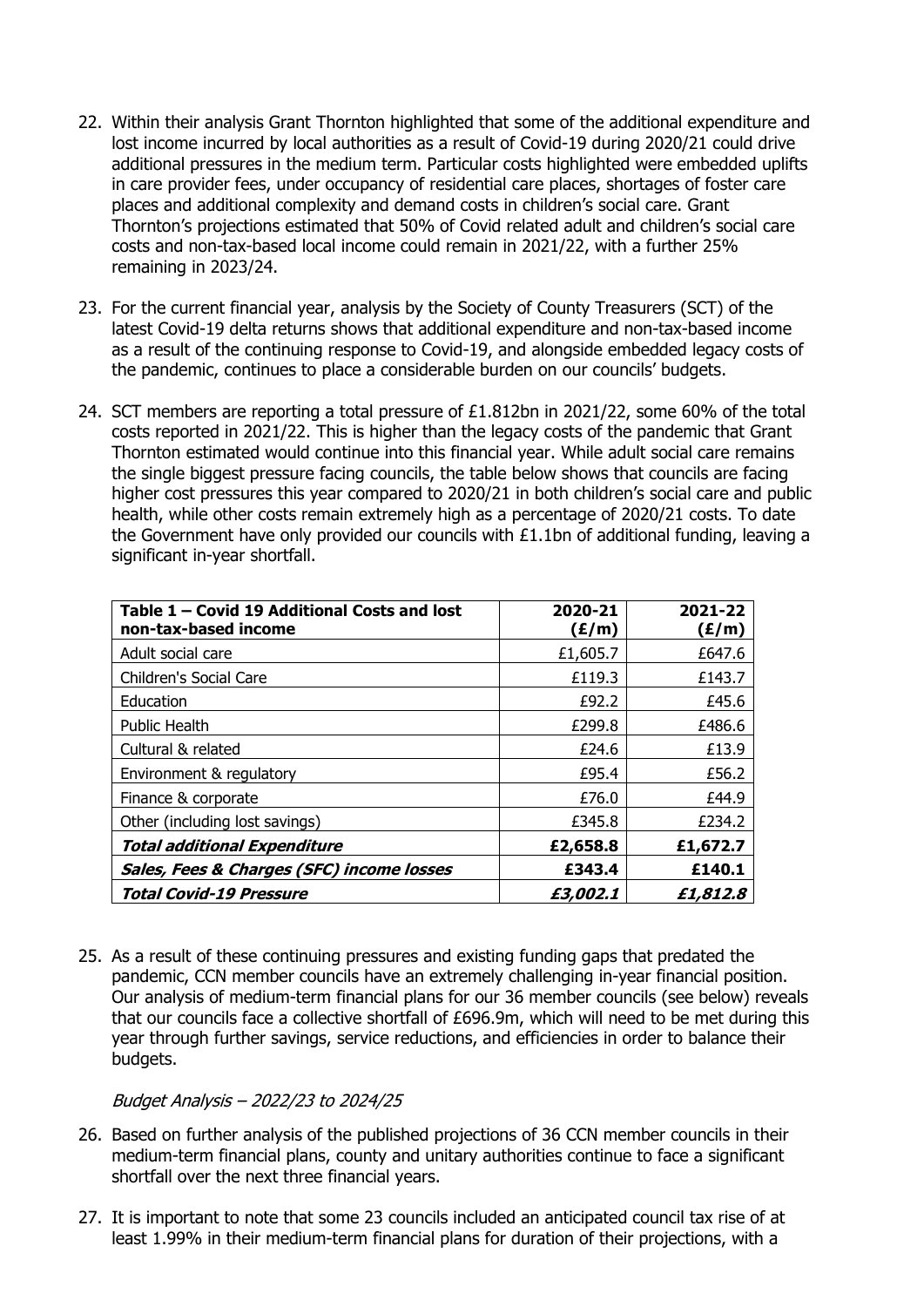further four councils including rises of 3.99% and one council 2.99%. In order to make the analysis more consistent, CCN has adjustment the estimated funding gaps so that all councils have a council tax increase of 1.99% for each year of the period.

28. In 2022/23, the projected shortfall for CCN member councils is to rise 32% compared to the current financial year to £920.1m. The deficit rises again to £923.3m 2023/24, increasing further to £936m by 2024/25. In total, CCN's analysis shows that its member councils project a total cumulative funding shortfall of £2.78bn over the next three years.

| Table 2: CCN analysis of 36 county and unitary councils Medium-Term<br>Financial Plans - total shortfall by financial year |         |         |         |
|----------------------------------------------------------------------------------------------------------------------------|---------|---------|---------|
| 2021/22                                                                                                                    | 2022/23 | 2023/24 | 2024/25 |
| £696.9m                                                                                                                    | £920.1m | £923.3m | £936m   |

- 29. Unlike other parts of the public sector, councils are not able to operate a deficit, and must provide a balanced budget year on year. These budget shortfalls can only be met by increased central government funding, increases in council tax, or further cuts to services.
- 30. CCN and its member councils recognise that efficiency and service innovation to reduce costs will be needed over the course of the Spending Review. Our report with PwC Future of Local Government is an important contribution to supporting our member councils to consider how they use the lessons from the pandemic to consider their next steps in their organisation's development. This includes accelerating transformation and investment in their organisation, taking a more active role in shaping places, building more flexible working arrangements for their workforce, and embracing technology and automation in the delivery of services.
- 31. The provision of a multi-year settlement will enable councils to make longer term investments such as these to deliver savings and on-going transformation. For instance, as outlined in detail under *Adult Social Care Reform*, by providing sustainable and long-term funding for adult social care, CCN research has shown that an optimised local delivery model could help tens of thousands of individuals live more independent lives and help reduce the demand for increased spending in future years by an estimated £1.6bn per year.
- 32. Government must therefore commit to councils receiving a three-year settlement as part of the Spending Review. Alongside this, we urge the government to publish the outcome of the recent consultation on the future of New Homes Bonus (see CCN response [here\)](http://www.countycouncilsnetwork.org.uk/download/3542/) and also the future of business rates retention as part of its fundamental review.
- 33. **Greater certainty and efficiency, however, will not meet the scale of the financial pressures facing local government.** After many years of above inflation council tax rises, the priority must remain on Government providing grant funding as the means to close the funding gaps facing CCN member councils.
- 34. As previously stated, our analysis of medium-term financial plans already assumes a 1.99% rise in council tax for every council over the next three years. If the government were not to provide any additional funding, the below table demonstrates that even a **further** 6% increase in council tax each and every year would not close the aggregate funding gap facing CCN member councils.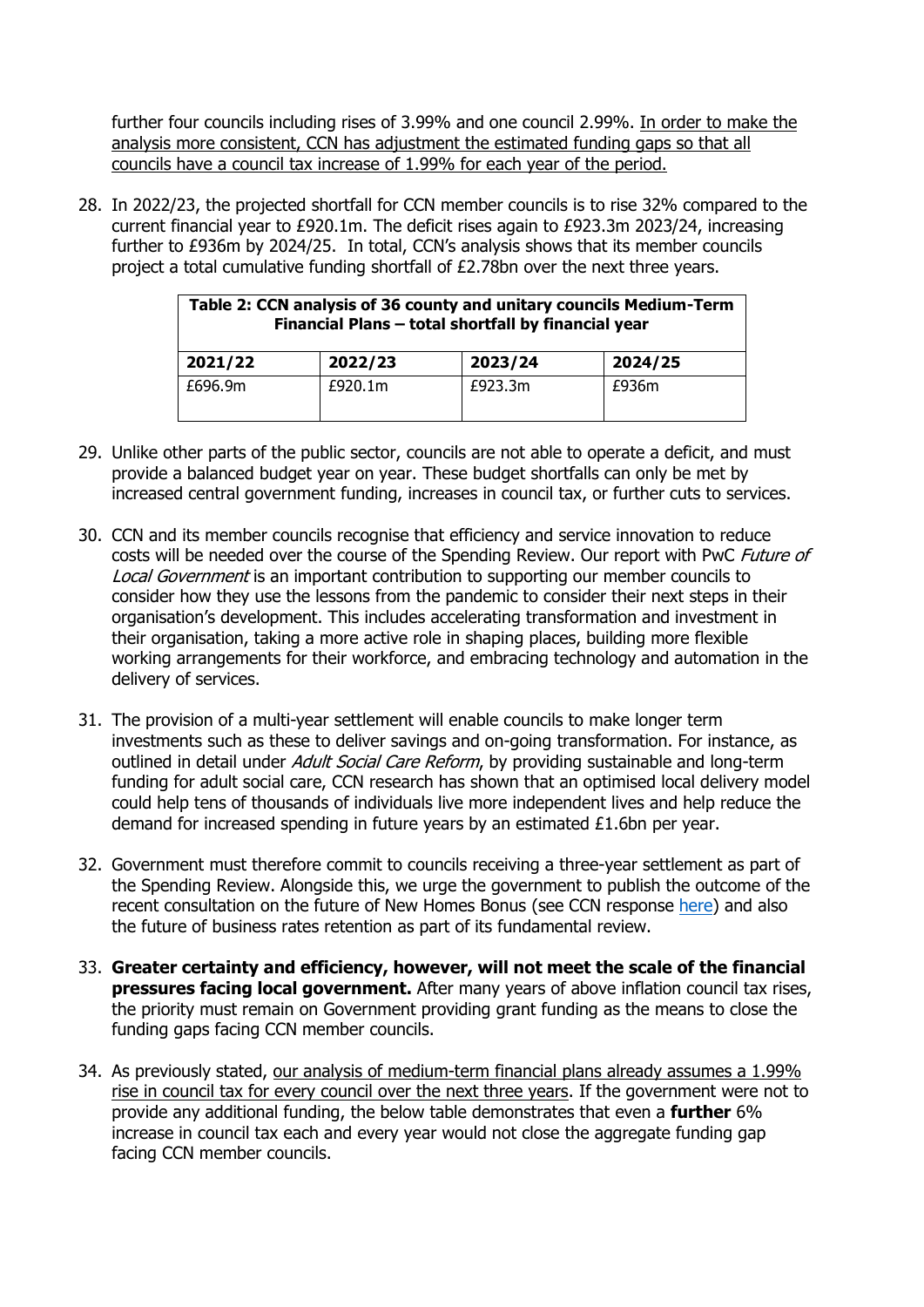| Table 3: CCN funding Gap remaining after potential council tax rises |         |         |         |                                  |
|----------------------------------------------------------------------|---------|---------|---------|----------------------------------|
| <b>Level of Council Tax Rise</b>                                     | 2022-23 | 2023-24 | 2024-25 | <b>Cumulative Gap</b><br>2022-25 |
| 4% Council Tax Rise                                                  | £660m   | £658m   | £665.4m | £2,003m                          |
| 6% Council Tax Rise                                                  | £399.9m | £382.3m | £373.4m | £1,115m                          |
| 8% Council Tax Rise                                                  | £139.9m | £96.3m  | f59m    | F295.5m                          |

- 35. A yearly rise of 8%, or cumulative council tax rise of 24% over the next three years, is not feasible, fair or a long-term sustainable solution to funding services and meeting the scale of the financial challenges identified above.
- 36. In county areas where average council tax rates are already considerably higher than other parts of the country, rises on this scale would place a disproportionate and unfair burden on residents at a time that the pandemic continues to place strains on individual and household budgets.
- 37. It is therefore vital that the Spending Review goes a significant way towards providing the uplift in resources needed to cover increasing costs and prevent the level of service reductions identified in our budget analysis; ensuring that councils can continue to deliver the services that residents and businesses need. As outlined further on in this submission, the Spending Review should particularly prioritise any investment in adult and children's social care, not only to prepare these services for forthcoming reforms, but to enable councils to invest in preventative services that reduce long-term, reactive, care costs.
	- **The Spending Review should seek to set out a minimum three-year funding settlement for councils, reflecting the spending need requirements of different council types and delivering sufficient quantum to prevent further reductions in services over the course of the Spending Review period.**
	- **Sufficient funding must be prioritised for adults and children's social care to improve and enhance local services ahead of planned reforms, with a particular focus on investment in prevention and early intervention services.**
	- **Government should commit to fully funding all reported costs incurred as a result of Covid-19, while providing a further uplift in funding to recognise the continuation of medium-term pressures beyond 2021/22.**
	- **A full range of fiscal devolution measures should be considered as part of the long-term funding of local government set out in the Spending Review.**

## Capital Funding for Roads Maintenance

- 38. Previous research by the CCN has shown that, as result of historic disparities in core funding levels and infrastructure investment, there are huge regional differences in local investment in England's roads and for pothole filling. In 2019/20, while shire counties could invest £20,885 per mile, councils in London were able to spend three times the amount (£62,350 per mile), metropolitan councils could spend £41,929 per mile, while England's eight Core Cities were in a position to invest  $£57,241$  per mile.<sup>5</sup>
- 39. Over several years, these disparities in investment led our network to campaign vigorously for greater capital investment in local roads. In the Conservative manifesto the Government responded, committing to boost investment by £500m per annuum to tackle the scourge of

<sup>5</sup> [https://www.countycouncilsnetwork.org.uk/county-motorists-poor-relation-to-urban-areas-as-new-analysis-reveals-roads](https://www.countycouncilsnetwork.org.uk/county-motorists-poor-relation-to-urban-areas-as-new-analysis-reveals-roads-investment-three-times-higher-in-london/)[investment-three-times-higher-in-london/](https://www.countycouncilsnetwork.org.uk/county-motorists-poor-relation-to-urban-areas-as-new-analysis-reveals-roads-investment-three-times-higher-in-london/)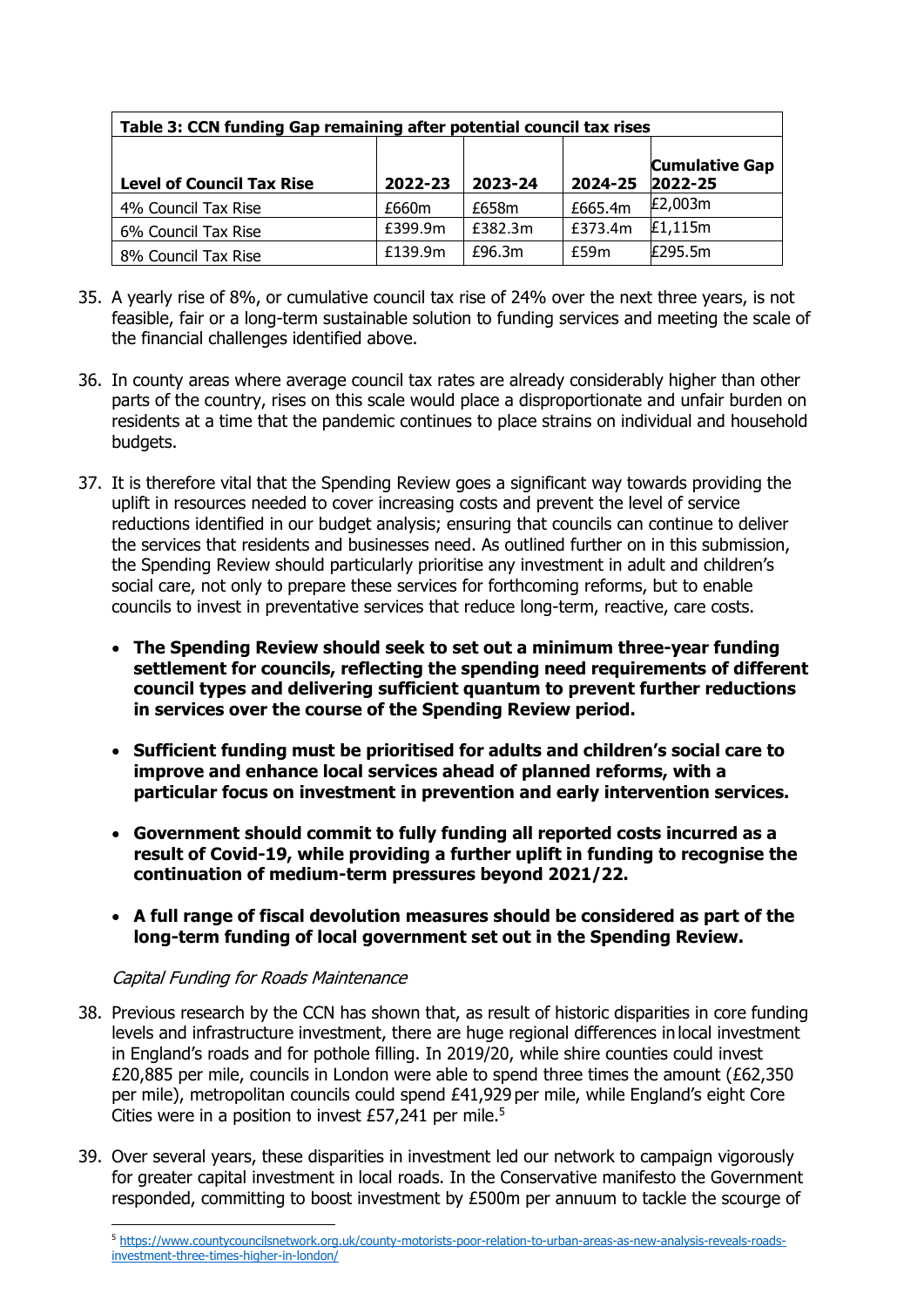potholes and help level up funding across the country. This extremely welcome additional funding would go some way to addressing the backlog of repairs in our county and rural areas, delivering a key election commitment of the administration, while also narrowing the gap in investment opportunities between county and urban areas.

- 40. In 2020/21, the first tranche of this investment saw core capital funding rise to £1.525bn.<sup>6</sup> This allowed CCN member councils to undertake significant improvements to local roads, with planned capital investment by CCN member councils rising 13% in a single year. Although the impact of the pandemic has led to additional costs and complexity in delivering services, CCN member councils have filled thousands of potholes and put in place local schemes to resurface entire roads; with improvements being seen and welcomed by residents right across the country.
- 41. Given the Government commitment to continue to invest an additional £500m through the pothole fund over and above existing resources, CCN member councils were anticipating, understandably, similar capital allocations for the current financial year. It was therefore disappointing that subsequent core capital allocations for the current financial year fell by £500m to £1.385bn. CCN member councils received 72% of the core capital investment in 2020/21 and were disproportionately impacted by reductions, facing an average decline in capital grant of 22% this year, a total of £285m.
- 42. What makes this so concerning is that the commitment to increase funding by £500m each and every year to tackle potholes was a key Government promise that was strongly welcomed by our member councils, and the public more widely. There are clear public expectations that our councils will continue to invest in our road network, above and beyond previous years, in line with the Government's well publicised promises to provide the necessary resources.
- 43. As a result of the reduction in funding, our councils have had no choice but to reduce investment this year, cancelling high priority planned works and existing schemes to reduce the prevalence of potholes. Given wider financial pressures facing councils, many of our councils do not have the ability to borrow significant amounts to offset losses for this year and maintain planned investment.
	- **We are therefore urging the Government to use this Spending Review to reverse the £500m reduction in capital funding for roads, so investment remains at the same level as the £1.525bn provided in 2020/21 for the period up to 2024/25. Unless the situation is rectified in the Spending Review, many unpopular decisions will need to be taken that will lead to a further deterioration in the condition of local roads.**

## Fair Funding Review

- 44. CCN councils are the lowest funded councils and have long argued that the current way of distributing resources is out of date and unfair. The *Independent Review of Local* Government Spending Need and Funding by PwC identified the level of 'unmet need' within county areas, which amounted to £1bn in 2015/16. This demonstrates that county authorities have historic spending needs that have not been recognised in funding allocations and their expenditure.<sup>7</sup>
- 45. CCN and its members have long called for the completion of the Review of Relative Needs and Resources, known as the Fair Funding Review (FFR). The final stages of the FRR

<sup>6</sup> This includes local highways maintenance (needs element funding), local highways maintenance (incentive/efficiency element funding) local highways maintenance challenge fund, Pothole Action Fund, and Potholes Fund (Budget 2020). <sup>7</sup>**PwC** (2019) - *Independent Review of Local Government Spending Need and Funding (Technical Report)* <http://www.countycouncilsnetwork.org.uk/download/2262/>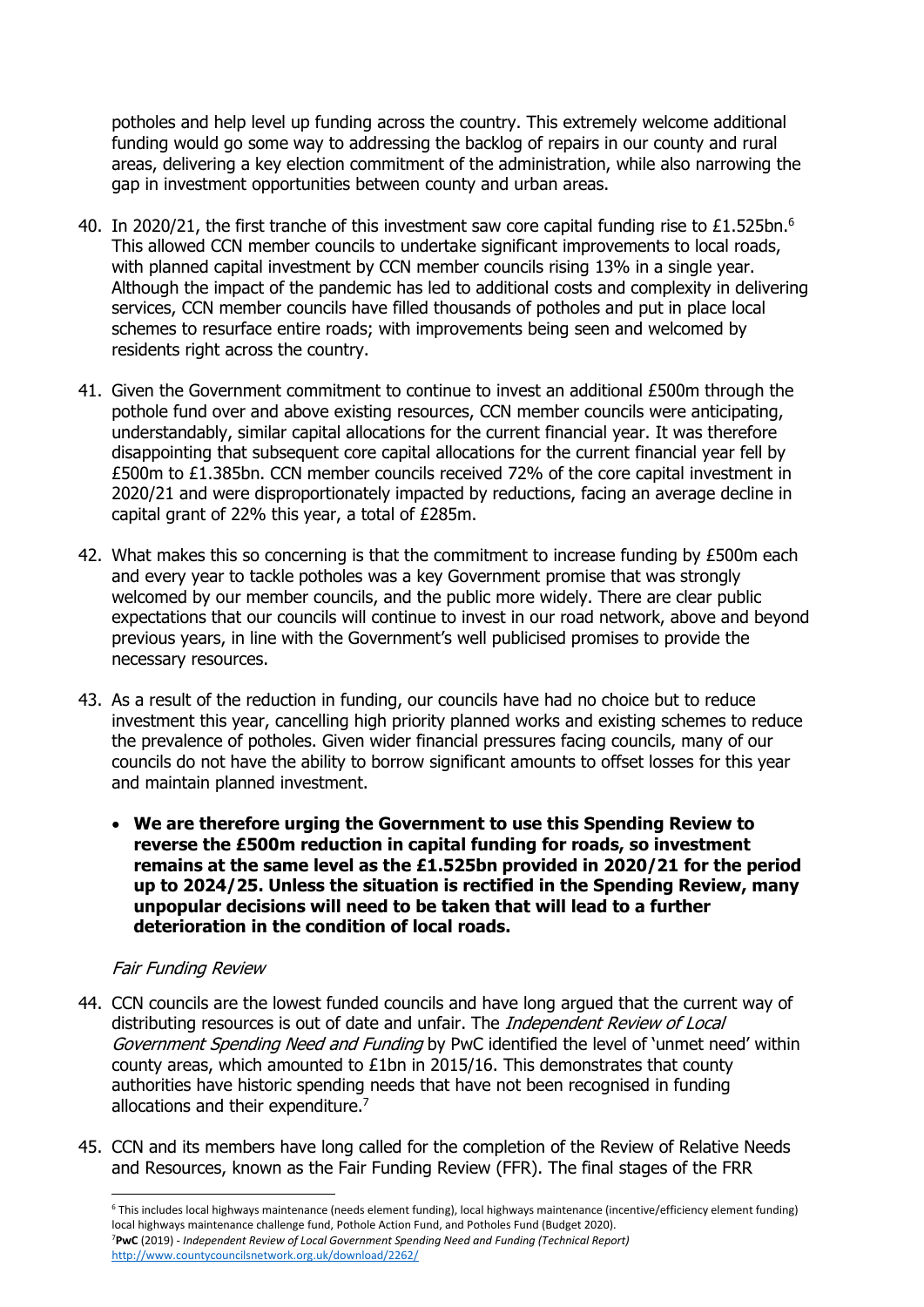development and implementation by DLUHC has now been subject to three significant delays, firstly as part of the Spending Round in 2019, and again in both April and November 2020. In these instances, CCN has expressed its disappointment, but the provision of only a one-year settlement, and subsequent scale of the coronavirus impact on council finances, meant delays to the reforms were necessary.

- 46. The Review of Relative Needs and Resources has made considerable progress under previous administrations, with CCN responding to the consultation in 2019, setting out our support for the direction of travel. An immense amount of work has gone into ensuring these much much-needed reforms progressed, with all councils agreeing that the current method of funding councils is wholly out of date.
- 47. However, as we come out the other side of the Covid-19 crisis, CCN believe that the government must again renew their commitment to proceed with the review at pace; ensuring resources are distributed fairly between councils, which recognises the higher costs of delivering services in rural areas and enables fairer council tax levels across the country.
- 48. Alongside an overall sustainable funding settlement for local government, it is imperative that fairer funding for councils is a priority for the Spending Review. This will help to reduce the inequalities in funding that have become entrenched between local authorities in London and authorities across the rest of the country. Easing the historic imbalances in the distribution of local government finances is a key plank of progressing the levelling up agenda.
- 49. CCN has always maintained that councils of all shapes, sizes and political colours could benefit from a fairer distribution of resources. In early 2020, CCN commissioned Pixel to model the potential impact of the FFR for different classes of authorities based on the latest information on government proposals and available data. The modelling took into account all the proposals that the government has made within the FFR, including council tax equalisation, the creation of the foundation formula and the latest Area Cost Adjustment (ACA) factors. The modelling also included the possible impact of the new adult social care formula based on the proposals from the Personal Social Services Research Unit (PSSRU). The briefing provides an overview of the assumptions applied.<sup>8</sup>
- 50. Based on this research, Table 2 shows the change in settlement funding assessment for different types of upper tier councils. It shows metropolitan authorities are likely to be overall gainers from the FFR, as are CCN member councils. Counties would see the largest cash gains but would remain significantly lower funded on a per head basis compared to other parts of local government. The most significant losers are still likely to be inner London boroughs.

| <b>Table 4: Overall</b><br>change in Settlement<br><b>Funding Assessment</b><br>(SFA) | <b>Current SFA</b><br>(E/m) | <b>Revised SFA</b><br>(E/m) | Change<br>(E/m) | Change<br>(%) | Revised<br>RNF per<br>head $(E)$ |
|---------------------------------------------------------------------------------------|-----------------------------|-----------------------------|-----------------|---------------|----------------------------------|
| Metropolitan districts                                                                | 3,902                       | 4,151                       | 249             | 6.4%          | 342                              |
| <b>CCN</b> authorities                                                                | 3,541                       | 3,867                       | 326             | 9.2%          | 149                              |
| Non-CCN authorities                                                                   | 2,299                       | 2,387                       | 89              | 3.9%          | 254                              |
| Inner London boroughs                                                                 | 1,269                       | 953                         | $-316$          | $-24.9%$      | 287                              |
| Outer London boroughs                                                                 | 1,356                       | 1,252                       | $-104$          | $-7.7%$       | 215                              |

51. While these are only initial results of our independent modelling, based on a number of evidence-based assumptions, they show that the FFR has the potential to deliver a fairer

<sup>8</sup> Pixel (2020) Impact of new adult social care funding formulae on members of the County – initial findings of fair funding review research <http://www.countycouncilsnetwork.org.uk/download/3160/>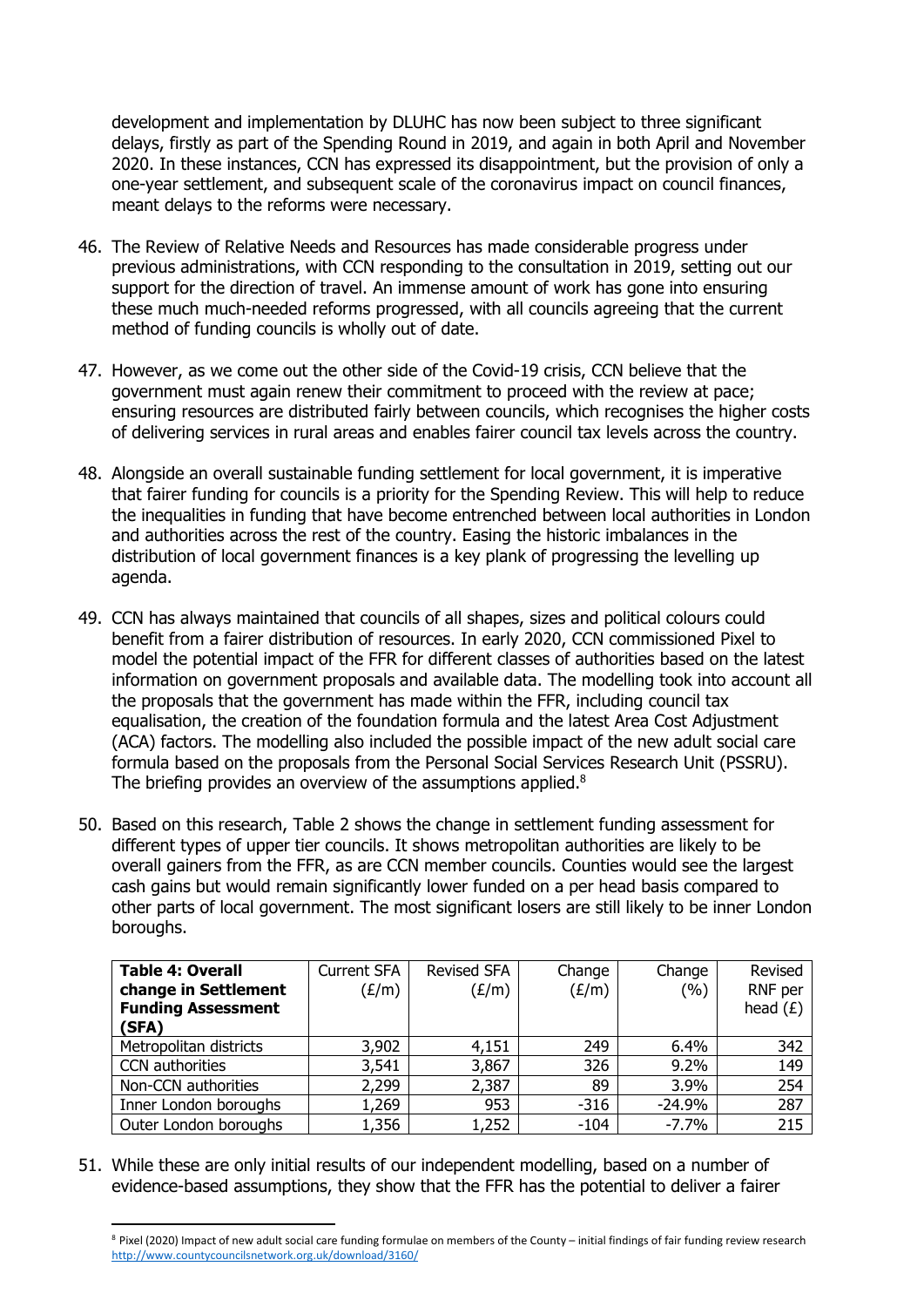settlement for CCN member councils, metropolitan and unitary boroughs, benefiting councils in the midlands, the north, and south, towns, cities, rural areas and coastal communities, and therefore aiding the levelling up agenda.

- **Government must restate a commitment to implement the Review of Relative Needs and Resources during this Parliament and undertake further consultations to progress the review over the coming 12 months.**
- **All adult social care funding from 2022 onwards, whether core funding or funding streams such as the Improved Better Care Fund, should be distributed using the new adult social care relative needs formula.**

## **Levelling Up & Devolution**

- 52. The Government has signalled that a key consideration of the Spending Review will be to continue its agenda to level up left behind-parts of the country. Counties are home to some of our most prosperous and successful areas, but there are many left behind areas located within counties: from deprived towns, rural and coastal communities in the north, south and east, to former manufacturing hotbeds in the midlands, to places where young people leave to go to university and never return. The left-behind nature of many of these places are partly a product of resource and policy being overly London centric and city focused, and CCN welcomes the intention through the Spending Review to address some of these deepseated imbalances.
- 53. Last year CCN commissioned Grant Thornton to undertake two extensive studies exploring place-based growth and the role of county authorities. These studies showed that county areas are the backbone of the UK economy, delivering 39% of GVA, 48% of all businesses, and 42% of all employees.<sup>9</sup> At the same time these areas have witnessed slower growth rates over the past five years. Business growth of 7.9%, for instance, has lagged behind the England average of 11.6% and 15.1% for non-county areas.
- 54. The research also identified that county areas suffer from structural weaknesses such as poor productivity and business growth, lower than median wages and significant skills gaps. Some 31 of the 36 county authorities have productivity levels below the national average, driven by low levels of business formation rates and structural challenges such as low median incomes: 23 or the 36 county areas have mean income levels below the England average and only 13 above. Evidence also shows that the gap in incomes for county areas is widening, with a 13% increase in the gap over the past 5 years.
- 55. Further research published this year showed that rural and large county areas in all four corners of the country have borne as much of the brunt of the economic shock as urban locations.<sup>10</sup> Analysing the economic impact of coronavirus for the 12-month period to March 2021 revealed:
	- The number of people claiming out of work benefits in the 36 county areas the CCN represents has risen by 421,365 people to 762,430 – a 123% increase. This equated to 1,154 new people a day claiming out of work benefits since the pandemic's outbreak in England. In comparison, the rise in 36 metropolitan boroughs in towns and cities in the North and West Midlands totals 282,235 – an 88% rise.

<sup>9</sup> **Grant Thornton** (2020) **-** *Place-Based Growth*; *The Role of Counties in 'Levelling-Up' England <http://www.countycouncilsnetwork.org.uk/download/2798/>*

<sup>10</sup> [countycouncilsnetwork.org.uk/ccn-launches-new-economic-recovery-campaign-as-research](http://www.countycouncilsnetwork.org.uk/ccn-launches-new-economic-recovery-campaign-as-research)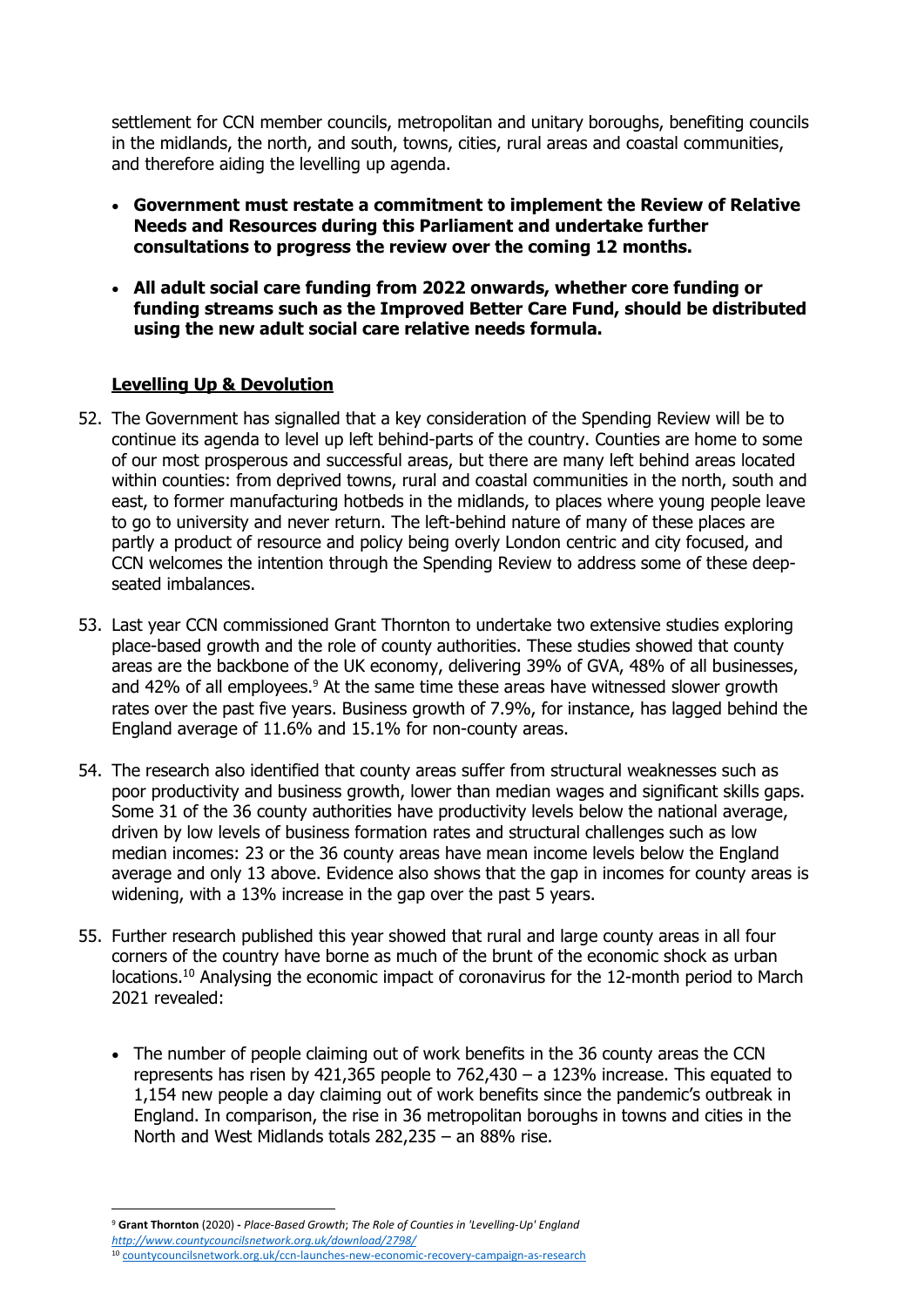- Many county areas in England's regions have seen the amount of people claiming out of work benefits more than double, including an increase of 124,000 people in the South East – a 153% rise on March 2020.
- Elsewhere, there was an increase of 94,685 in the East of England  $-$  a 135% rise  $-$ 54,120 more people in in the South West – a 130% increase, and 40,400 people in counties in the West Midlands – a 117% year-on-year increase. County authorities in Yorkshire and the Humber saw a 115% increase.
- There are 5.7m people in county areas who are working in employment deemed at risk of widespread closures, such as leisure, manufacturing, and hospitality – 53% of the entire workforce. In addition, economic output, as measured by GVA, has declined by £58bn in those areas, including 17.4bn in the South East, £13.3bn in the East of England, and £6.3bn in the East Midlands, between 2019 and 2020.
- 56. County authorities are uniquely placed, as strategic authorities, to respond to the challenges facing our national and local economies created by the pandemic. Counties are the key local agency in place-based growth, delivering billions each year in growth related expenditure and capital investment, through to their influencing and leadership role as convener, facilitator, and vision setter. This was reinforced by the aforementioned report with PwC, Future of Local Government, which outlined the need for local authorities to lead the economic and social recovery from Covid-19.<sup>11</sup>
- 57. CCN continue to positively engage Government departments on a range of important policy areas aimed at supporting the national economic recovery and levelling up agenda, not least the recent announcements in relation to levelling up and devolution through County Deals. We strongly welcome the recognition by the Prime Minister that county areas, alongside all parts of the country, must be at the heart of the levelling up agenda. As CCN recently set out in [our letter to the Prime Minister,](http://www.countycouncilsnetwork.org.uk/download/3642/) devolution to county areas could be a game changer for levelling up the country – and our councils stand ready to turn this into a reality.
- 58. Rolling out County Deals across England would provide a unique opportunity for the leaders of England's county and unitary authorities, to come to the Government with their vision on how we can level up, back business, attract more good jobs and improve local services. CCN will continue to work with Government to shape and deliver an ambitious programme of county devolution following the publication of the Levelling Up White Paper. Below, we set out the key principles in which County Deals should be taken forward through the Spending Review and Levelling Up White Paper:

## **Geography**

59. CCN has advocated for an approach that clearly defines county and unitary geographies as the building blocks for devolution, and strongly support the direction set out to date as either an 'administrative county council' or 'larger' unitary geography; a wider 'historic' county geography including the county council and neighbouring unitary authorities; or a combination of one or more smaller unitary authorities. **However, we believe the Government could do more to clearly rule out sub-county level geographies to prevent local disagreements and would like to see this clearly set out in any future guidance.** 

#### Governance

60. CCN welcome the flexible approach that has been taken recognising that a 'one-size fits all' is inappropriate and the signalled move away from mayoral combined authorities in county

<sup>11</sup> **PricewaterhouseCooper** (2021) *The Future of Local Government* <http://www.countycouncilsnetwork.org.uk/download/3635/>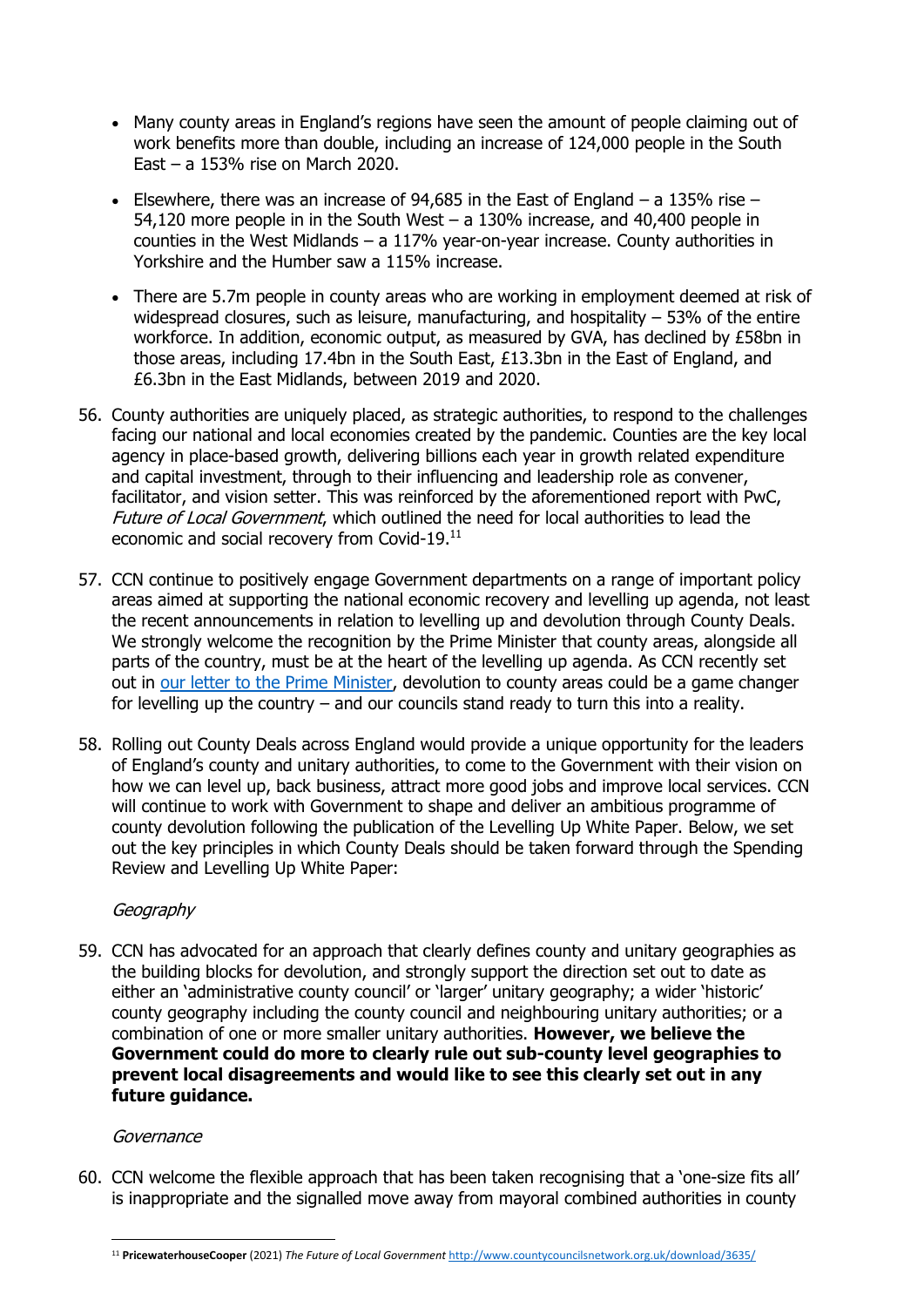areas. **County Deals should be agreed directly with upper-tier councils as the Government has indicated is their preferred model, with the correct governance structures in place to allow a collaborative approach across district councils and/or neighbouring unitary authorities.** There is a wide range of collaborative activity that is already happening across county areas, including growth boards, leadership boards and joint committees. These could offer a ready-made starting point for the governance of a county deal.

- 61. Guidance to date has also been clear that any proposal must include details on how the area would strengthen local governance and provide a single, visible point of accountability for the deal. CCN understand some of the benefits of an elected leader in providing a direct public mandate from across the entire county/unitary area and avoiding the necessity of an additional layer of governance through a mayoral combined authority. **However, we believe the existing leader and cabinet model could fulfil this function and is more readily deliverable.**
- 62. In our view, a directly elected mayor of a county council would be significantly different to a metro-mayor both in terms of the scale of services that they are responsible for, and also the size of resources that they are directly in control of. CCN believe a similar single point of accountability can be exercised by the existing leaders of the authority who have experience of being responsible for such significant budgets; who intricately know their area; and have worked to ensure the ongoing financial resilience of their authority.
- 63. The strong local leader and cabinet model would give ultimate accountability to the county leader and ensure strong decision making that delivers the highest impact, with stability and continuity at a time when there is a need to deliver shovel-ready projects and ensure that deals allow councils to hit the ground running and quickly deliver positive change.
- 64. CCN is committed to demonstrating how the current strong leader and cabinet model can be strengthened to provide more accountability and visible strong leadership, and as we set out above, we believe that the current model in operation across county and unitary authorities would provide greater stability both locally and nationally.

## Powers & Funding

- 65. Government have rightly indicated that they do not see a reason why any of the powers and funding currently available to mayoral combined authorities could not be devolved through a County Deal.<sup>12</sup> CCN welcome this and believe that County Deals should offer parity of esteem to non-metropolitan England, with all the powers and funding devolved to mayoral combined authorities available as part of county deals. The White Paper must therefore provide as much parity with Mayoral Combined Authorities on County Deals as possible. This includes powers for a Statutory Spatial Plan; responsibility for the Shared Prosperity Fund; delivery of the Education and Skills Funding Agency; and powers over Bus Franchising.
- 66. CCN also understand that the White Paper intends to evaluate the impact of existing approaches to funding such as competitive bidding and the pot approach to funding. CCN welcome an approach that seeks to consolidate existing funding pots into devolved funding streams directly to county and unitary authorities, building on the recent recommendations of the National Infrastructure Commission in relation to infrastructure and transport funding.<sup>13</sup>

Reform & Efficiency

<sup>12</sup> <https://www.gov.uk/government/speeches/the-prime-ministers-levelling-up-speech-15-july-2021>

<sup>13</sup> <https://nic.org.uk/studies-reports/infrastructure-towns-and-regeneration/>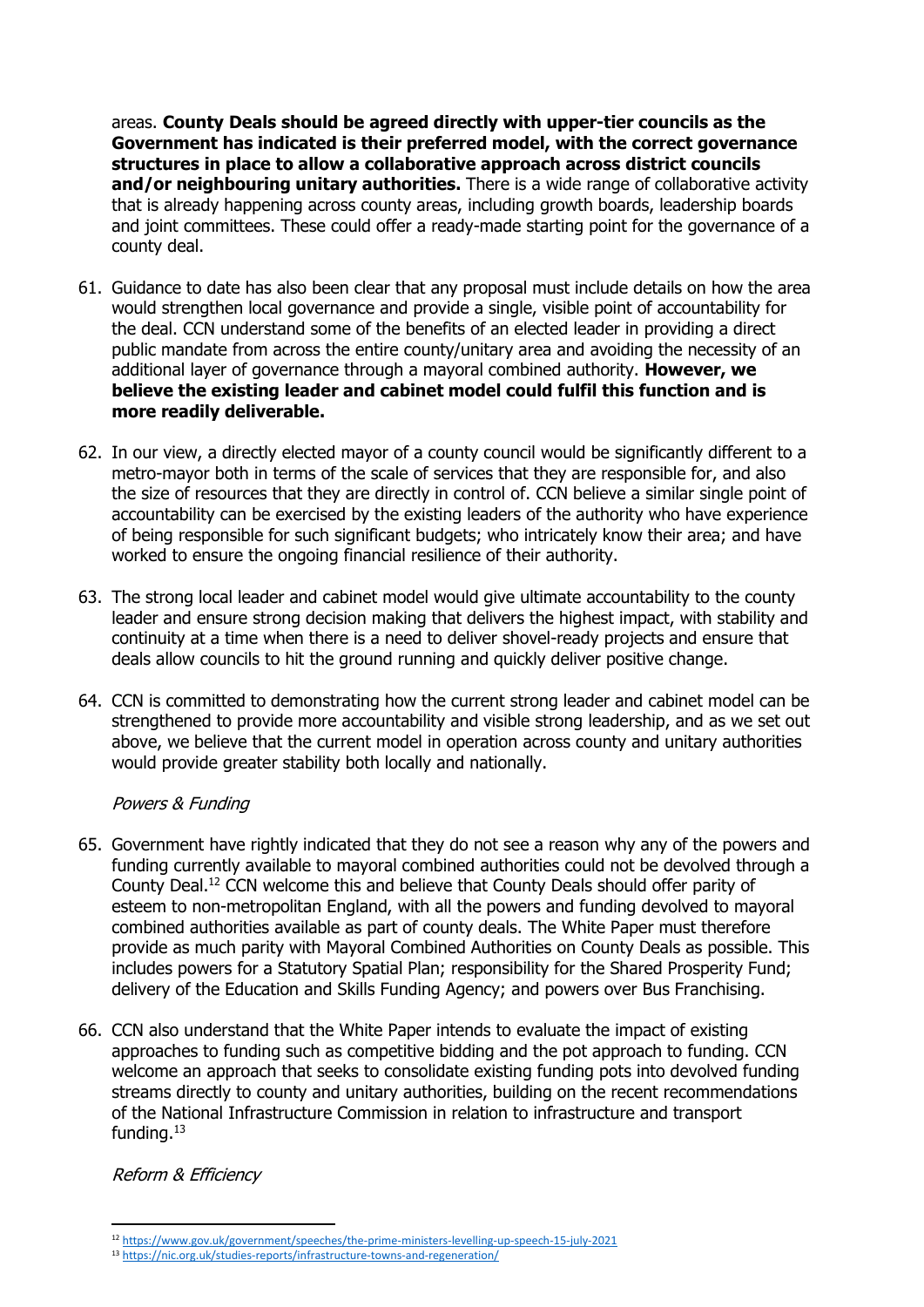- 67. Government have set out that structural reform to unitary authorities as part of a County Deal has not been ruled out, but they have been clear that this will only be taken forward where there is strong local support. If an area is not proposing structural reform, a County Deal proposal must outline how they intend to streamline and join-up service delivery, remove duplication, share services, and generate greater levels of efficiency.
- 68. Over the past 18 months, CCN has set out comprehensive evidence to inform local areas and Central Government policy in relation to the opportunities and benefits associated with local government reorganisation.<sup>14</sup> We welcome the opportunity for areas to continue to explore structural reform as part of County Deals, where there is local support. Through the White Paper, we would welcome greater clarity on the level of consensus, and amongst which stakeholders, that would be required to take any reform proposals forward.
- 69. CCN also support the encouragement of 'non-structural' reform as part of County Deals in order to deliver greater efficiency and joined up services. CCN has previously undertaken research with PwC to develop a model for non-structural reform and greater collaboration between county and district councils, including the potential financial benefits that could be achieve through this.<sup>15</sup> However, we believe that for this to be achieved, Government must set out in the White Paper a clear set of expectations on which services they would like to operate at a more strategic, or local, level, including areas such as waste management.

## **Adult Social Care Reform**

- 70. In September CCN published The State of Care in County & Rural Areas in partnership with the Rural Services Network (RSN).<sup>16</sup> The report describes and quantifies the current state of adult social care in county and rural areas, drawing on fresh analysis of the most recent NHS England activity and financial data, alongside funding estimates and cost projections for adult social care in England.
- 71. Importantly, following the recent announcement of the Government's initial proposals for adult social care reform in England, the report also explores the potential impact of measures on existing service provision alongside reforms such as a cap on care and new rights for self-funders to access council arranged care contracts.
- 72. CCN strongly welcomes this administration's determination to reform adult social care, including many of the proposals that have been set out earlier this month. Our report underlines the urgent need for this reform, showing clearly the severe strain the current system of adult social care is under, particularly in county and rural areas:
	- County and rural areas have the highest percentage of service requests 58%, where no formal service is provided, and just 8% of all requests (77,000) resulted in long-term care support.
	- 47% of spending in county and rural areas is on working age adults in receipt of care, despite three quarters of demand for care services in county and rural areas coming from those aged 65+.
	- Low population density means the per-hour cost of providing domiciliary home-based care is on average 10% higher for county and rural authorities than any other type of

<sup>15</sup> <http://www.countycouncilsnetwork.org.uk/download/3858/>

<sup>&</sup>lt;sup>14</sup> PwC (2020) Evaluating the impact of scale in proposals for local government reorganisation <http://www.countycouncilsnetwork.org.uk/download/3148/>

<sup>&</sup>lt;sup>16</sup> CCN and Rural Services Network (2021) The State of Care in County and Rural Areas <http://www.countycouncilsnetwork.org.uk/download/3806/>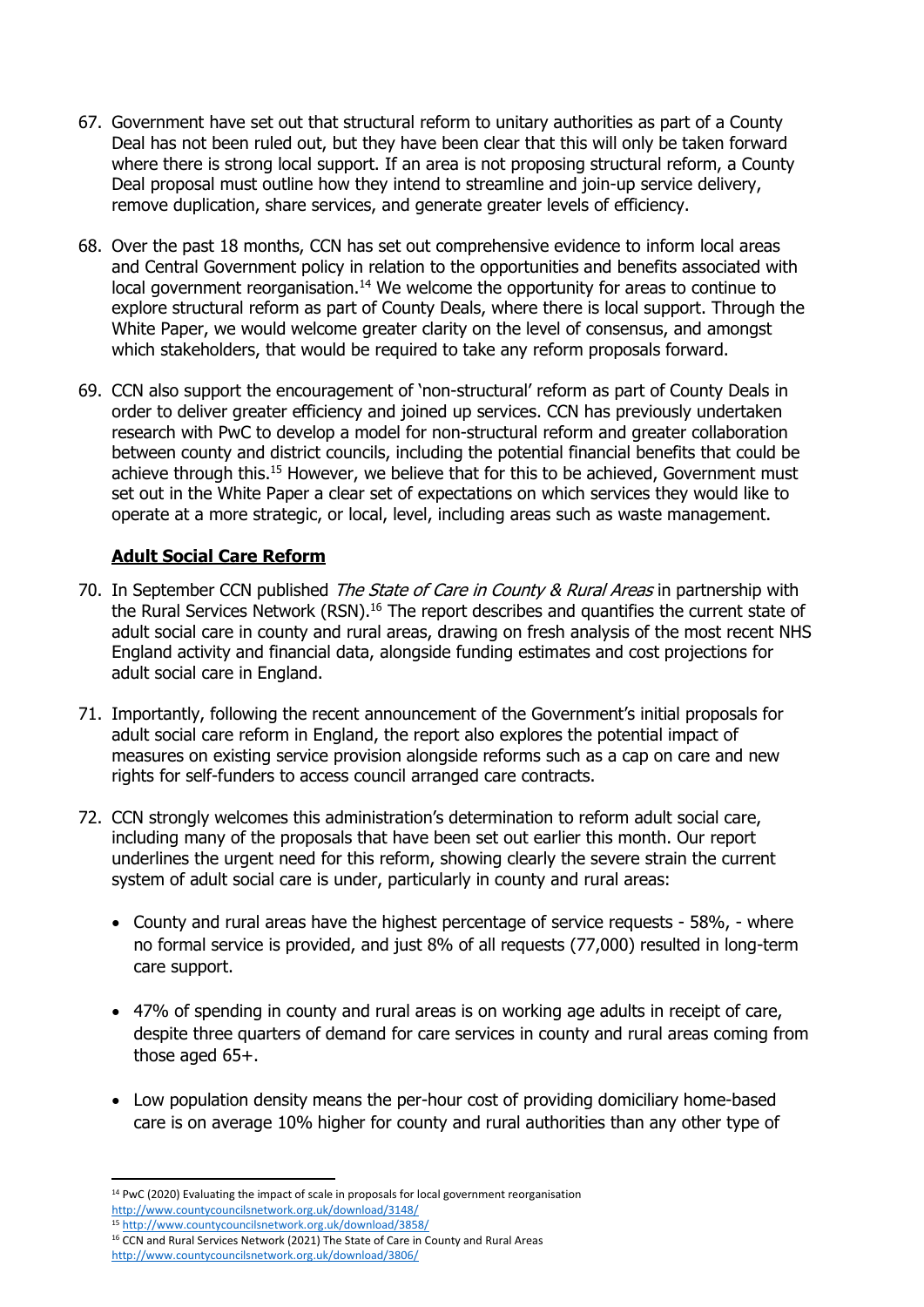local authority, and as much as 18% higher than that paid by the average metropolitan council.

- There has been a long-term trend of shrinkage of the residential care home market even before Covid, with county and rural areas witnessing the closure of 272 residential and nursing care homes over the past three years, even whilst they rely more heavily on this type of care than other types of councils.
- Funding and the costs of services has diverged dramatically over the past five years. As a result of growing demand for services and costs, the difference between funding and service costs has grown 20.8% over the period, some £1.2bn for county and rural unitary councils.
- Nationally government funding in 2019/20 was meeting almost 42% of the costs of providing services. There is a large variation between council types, with just 30% of costs met through grant funding in county and rural areas.
- Future cost projections for the period 2020/21 to 2029/30 show that nationally total costs will rise by £6.7bn, some 38%, just to keep services operating as they are presently without any increase in the level or quality of services. County and rural unitary councils account for £3.3bn of this total increase in costs over the period, with estimated spending need rising 40% - higher than the national average and for metropolitan boroughs.
- While the additional Covid-19 expenditure on social care has been funded by Government, with this expenditure reducing by almost two thirds during the current financial year, there is growing evidence there will be medium-term 'legacy costs' from the pandemic which could become embedded beyond 2021/22.
- 73. While the report covers a wide range of issues in relation to the provision of care in county and rural areas and the proposed reforms, there are two immediate issues which are of direct consequence for addressing within the Spending Review.

#### Funding to meet rising costs and unmet need

- 74. While the Government has provided additional specific resources to adult social care services over recent years, the impact of this investment has been counteracted by reductions in core grants at a time of rising costs for services. By 2020, county and rural unitary councils had seen the greatest divergence in government-funded resources set against the costs of delivering services. Over the course of the next decade the core costs of providing care services will rise significantly just to maintain service levels as they are currently are.
- 75. The inadequate quantum of resources to meet existing demand for services is also compounded by the way in which funding is currently allocated. While adult social care has always received temporary grants, our recent analysis shows that there has been an increase in piecemeal funding initiatives, with temporary grants currently making up 59% of all adult social care funding from central government.
- 76. The Government has committed to retaining the  $E1$ bn per annum in additional grant funding for social care first provided in 2020/21, for the duration of the parliament. This is welcome but previous analysis contained in our 2020 Spending Review submission show that this would fail to offset the increase costs of providing services by 2025.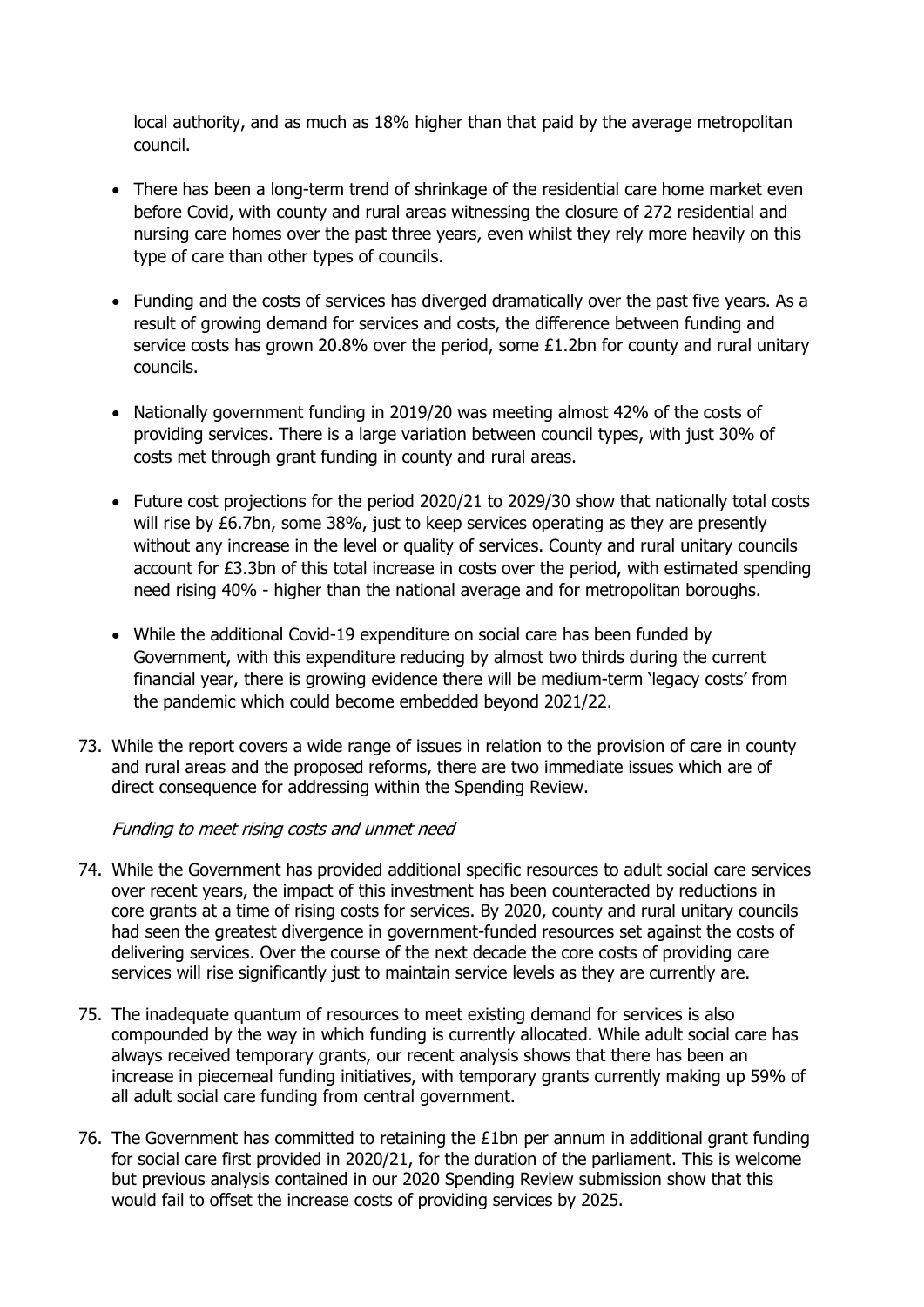- 77. Additional expenditure from Covid-19, coupled with other trends in care provision and workforce pressures will undoubtedly widen the gap between council costs and available resources, including:
	- The national insurance rise for providers is likely to drive up commissioning costs for councils, while creating further challenges in recruiting and retaining an already underpaid workforce.
	- Additional pressures in the workforce have been created by labour shortages in other industries such as hospitality, catering, and retail which often draw from the same pool of workers. Pay inflation in these roles has had a significant impact on the sector as care workers are enticed away by more pay with less responsibility elsewhere.
	- The ongoing impact of Covid-19 beyond 2022 and wider system reform presents a number of upward cost pressures. For instance, while the national hospital discharge pathway is welcome and has generally worked well it requires urgent long-term funding. Currently, discharge pathways are only funded until the end of this year and there is uncertainty about future funding and legislative requirements. Some areas, especially those with a higher proportion of people who self-fund their care, face a significant cost impact.
- 78. Existing funding commitments, coupled with council tax rises, will not provide the resources necessary to fulfil the commitment to improve the quality and access to care services in the lead up to 2023.
	- **Unless Government provides more funding at the Spending Review to meet rising costs; expand service provision to meet needs going unmet; and better support for younger adults, further reductions to services will be required in county and rural unitary councils in the period leading up to reform. Moreover, without a proportion of funding being enshrined in law for social care, there is no guarantee that income from the levy beyond 2025 will be used to predominantly fund social care once the NHS backlog is cleared.**
	- **The Government must commit to fully funding the national hospital discharge pathway beyond April 2022.**

#### Impact of extending self-funder duties to access council-arranged care

- 79. Alongside access to a new cap on care, a key objective of the Government proposed reforms is to *'tackle persistent unfairness in the social care system'* with reference to the higher rates charged to self-funders when compared to councils for the same care. It will do this by enabling self-funders through Section 18(3) of the Care Act to ask their local authority to arrange their care, with a stated ambition for self-funders to access local authority rates for care.
- 80. CCN support the introduction of a cap on care and recognise the need to address the unfairness in the fee levels paid for care. But these commitments will have enormous implications for councils and providers.
- 81. Firstly, the policy would result is a significant level of additional demand for either advice and support services, or direct arrangement of care. In the lead up to the previous plans to implement a cap on care in 2015, the results of a joint-cost modelling exercise by the Department of Health, ADASS, LGA and CCN showed that CCN member councils account for two-thirds of the total early assessment and review costs identified. This evidence confirmed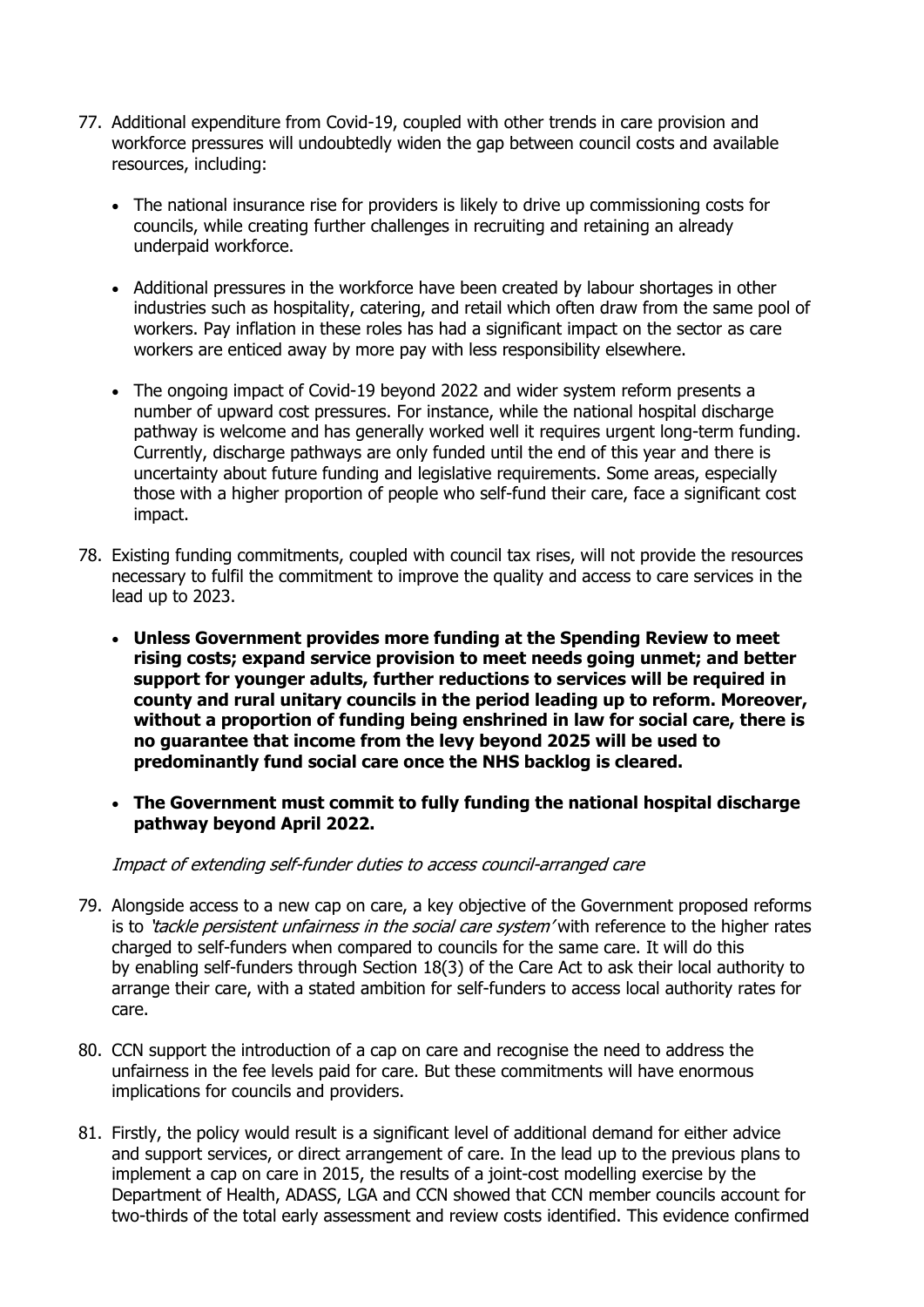that the demand, and subsequent financial impact, of new duties would be disproportionately borne by counties in the short, medium, and long-term.

- 82. Secondly, as outlined in our recent report in detail, public and private fee polarisation has become more deeply embedded as a structural feature of the care home market, with private fees more than 40% higher than publicly paid fees for the same level of amenity, and in all probability the same level of care.
- 83. The Government's intention to actively encourage self-funders to access council-arranged care will lead to greater 'market equalisation' between council and self-funder fees. Unless significant resources are provided this would potentially further undermine the profitability of providers and result in large-scale care home closures, or unfunded commissioning costs for councils to sustain their local provider market.
- 84. County and rural unitary councils will be particularly exposed to the risks of increased demand and greater financial pressures, given their higher average percentage of selffunders (53%) and proportion of care homes. These areas are already facing a care market 'fee gap' of £761m - the estimated annual cost of bringing local authority fees closer to selffunder rates.
- 85. It was these costs and risks associated with market equalisation that led to the delay in the implementation of funding reforms in 2015. With financial strain in the provider market intensifying since this point, unless significant resources are provided this would potentially further undermine the profitability of providers and result in large-scale care home closures, or unfunded commissioning costs for councils to sustain their local provider market.
	- **While the Government have committed to funding a 'fair price for care', it is extremely uncertain that the funding announced to date will be sufficient to meet the costs arising from reform when the full additional costs from market equalisation are considered - estimated at £761m annually in county and rural areas alone. The Spending Review must clearly set out the Government's funding assessments for these new duties and any associated policy mitigation to prevent unsustainable financial costs and risks to councils and providers.**
- 86. Related to both of these issues, funding needs to be distributed in such a way that all citizens are able to access similar levels of social care service regardless of where they live.
	- **A sustainable distribution of resources between health and social care must be coupled with a fair formula for distributing funding between different councils. This must recognise the costs of service delivery in county and rural areas and also an understanding that reform to social care will change demand patterns and eligibility for support for self-funders, in the process creating new, specific pressures, for these councils. Any funding distribution must also recognise the already disproportionate burden placed on council tax to fund services in county and rural areas.**

#### System Reform

87. With a sustainable, long-term funding settlement put in place for adult social care, CCN's recent report with Newton - The Future of Adult Social Care - demonstrated that a reformed, prevention focused adult social care system could lead to significant improvement in outcomes and a reduction in long-term care costs.<sup>17</sup>

<sup>17</sup> Newton (2021) *The Future of Adult Social Care* <http://www.countycouncilsnetwork.org.uk/download/3392/>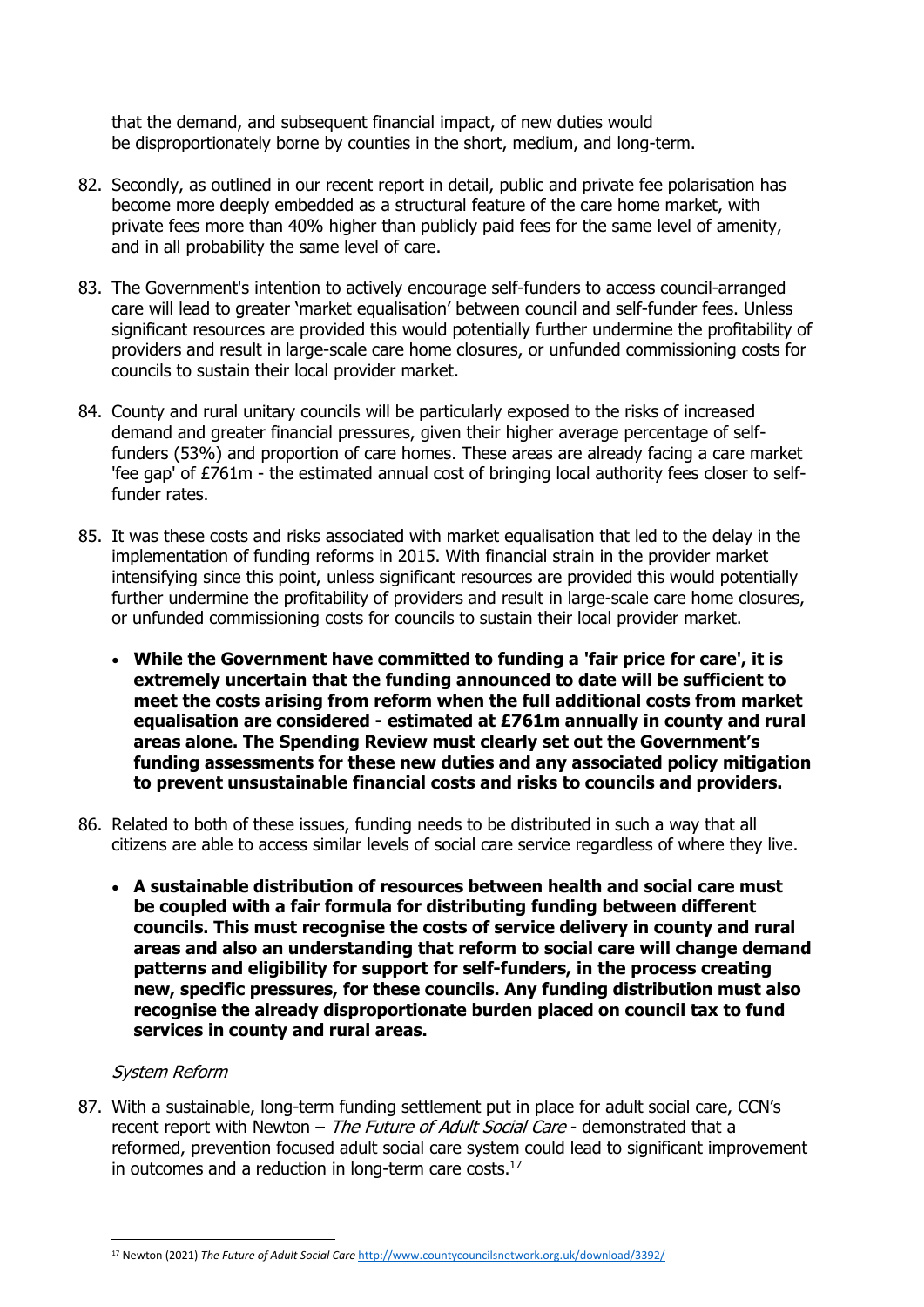- 88. The report demonstrated that investment needs to go hand in hand with the opportunities for service improvement and transformation which drive down long-term care costs through better demand management; integration with health; and new approaches to service delivery. Reform must also set out a vision for social care based on a value and belief system that is focussed on promoting people's independence.
- 89. Newton estimate that delivering the optimised model for adult social care across all local authorities in England can significantly improve outcomes, enabling tens of thousands of individuals to live more independent lives every year. In aggregate, this could help reduce the demand for increased spending in future years by an estimated  $£1.6$ bn per year and improve the following outcomes:
	- At least 90,000 additional older adults each year could benefit from greater access to short-term services, such as reablement, to reduce or prevent their need for longterm-care. This, coupled with services being more effective, could reduce long-term care costs by £867m a year.
	- Around one fifth  $-10,800 -$  of older adults who go into long-term residential care each year could be supported to live in a more independent setting, such as their own home. This could reduce long-term care costs by £178m a year.
	- Working age adults with learning disabilities outside of residential care receiving formal support could be enabled to develop the skills they need to live more independently. In turn, they could have their level of required home care support hours reduced by 8% on average – delivering £261m in savings per year.
	- Around 11,600 working age adults with learning disabilities who currently live in residential care could be living in a more independent setting, such as in supported living or with a Shared Lives carer. This could deliver £74m a year of reduced costs.
	- Greater collaboration between care providers and councils to tailor home care support around the individual, which maximises their potential for independence, could save £75m per year. At the same time, more use of voluntary and community sector services when adults approach social care could deliver a £95 million financial benefit per year.
- 90. Finally, in July CCN published the report *Employing Assistive Technology in Adult Social Care* which highlighted that technology is currently being developed at rapid pace will offer many opportunities for improved services and efficiency savings in social care in the near future.<sup>18</sup> However, to take advantage of these opportunities the system must be enabled to invest in such technology just as the NHS is able to invest in the latest healthcare advances.
- 91. The Government's *Build Back Better* document outlined its intentions to increase the Disabled Facilities Grant to support more initiatives which enable people to stay in their own homes and prevent them coming into the social care system in the first place. CCN would urge that at least part of this enhanced DFG is specifically designated for investing in assistive technology

<sup>18</sup> CCN (2021) *Employing Assistive Technology in Social Care* <http://www.countycouncilsnetwork.org.uk/download/3604/>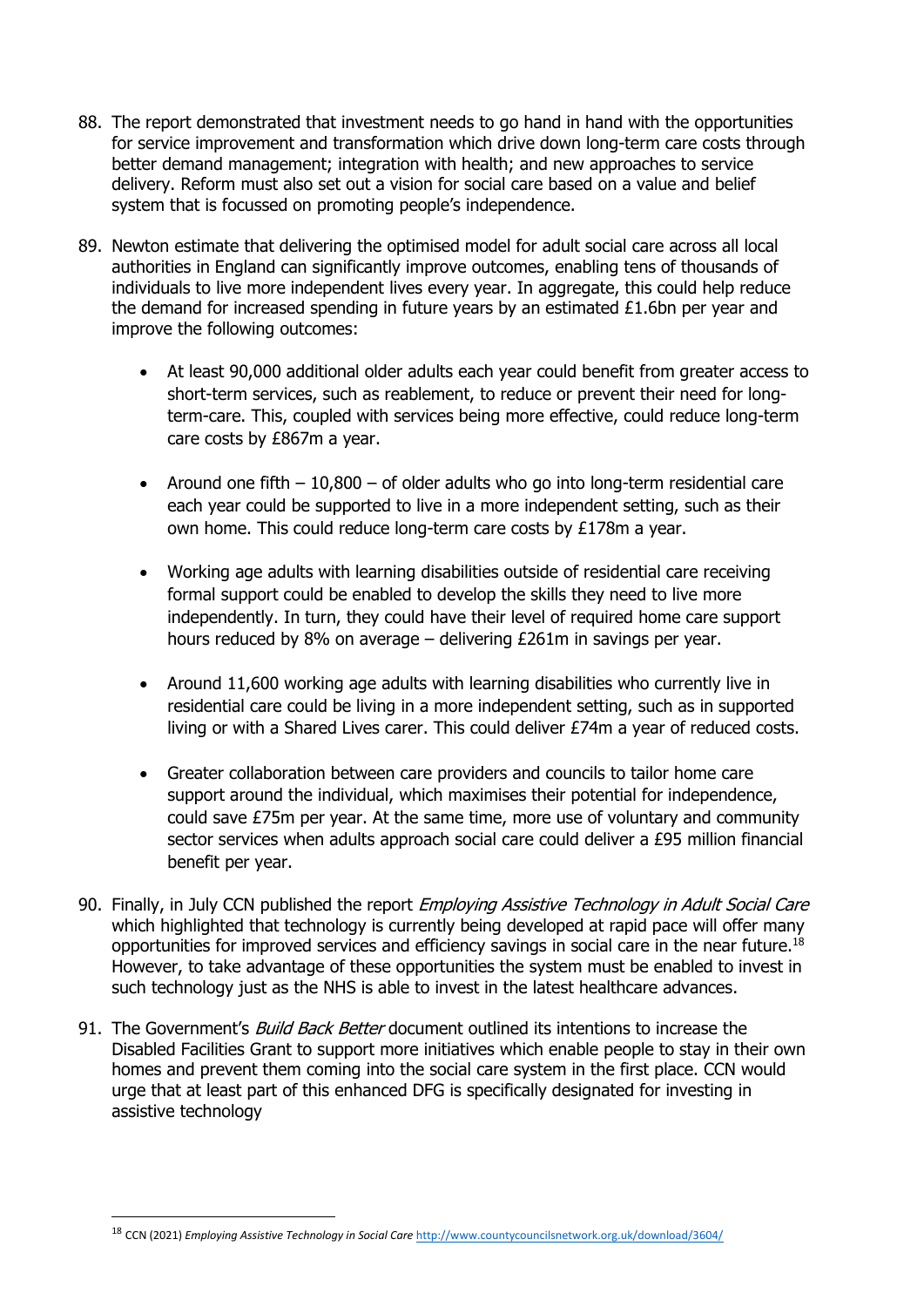## **Investing in Children's Services and SEND**

#### Children's Services

- 92. CCN and its members have been concerned for a number of years about the pressures on, and financial stability within, children's social care.
- 93. In May 2020, CCN published new research showing the trends in changes to children's services funding and expenditure between 2015/16 and 2019/20.<sup>19</sup> It showed that that total grant funding earmarked for children's social care in England, excluding temporary grants, has declined by nearly one-third from almost £3.1bn to £2.2bn. During this period CCN member councils have seen an overall reduction of £391m (39.5%) in grant funding allocated to children – substantially greater than the reductions felt by any other type of council. As a result of this, the research showed that spending on early years has declined by 34.9% between 2015 and 2020. The decline was even was even more pronounced in county areas, where the decline was 44.5%.
- 94. Spending pressures in children's services are set to grow further over the course of the next decade. Recent estimates by PwC for CCN show the cost of providing children's social care in England are set rise by 29%, needing an additional £3.05bn between 2020 and 2030. For CCN member councils they are projected to rise by 29%, with costs predicted to rise by £1.12bn over the same period. $20$
- 95. Alongside rising costs, new analysis by Newton for CCN as part of an on-going project exploring children's services reveals the following trends in spending demand:<sup>21</sup>
	- CCN member councils spend on children in care now accounts for 44% of total children's spend, compared to an average 37% across England as a whole.
	- Over 80% of the spending increase for CCN authorities between 2015 and 2020 has been driven by an increase in spend on children in care – driven predominantly by children needing to stay in care longer rather than new children entering the system (i.e. more children entering than exiting care each year).
	- The largest increase in children in care by age group over this time has been a rise in 16 years old and above which has increased by 47% in counties compared to 37% in England as a whole.
	- CCN authorities have seen a 35% increase in the per-child care placement cost over this time. The project will focus on investigating what has driven this increase, but initial analysis suggests the market is partly responding to a combination of factors including rise in demand for residential care; a shortage of available placements; and an increase in children displaying more complex needs.
- 96. Newton's data shows that CCN authorities are experiencing an above average increase in children in care and combined with greater reductions to their grant funding which needs to be addressed to ensure the most vulnerable children in these authorities are able to receive the levels of support they need.
- 97. While the Government have provided additional resources, our analysis in our 2020 Spending Review submission showed that additional funding set out in previous Spending Reviews will only provide a small increase in overall resources by 2024/25 compared to a

<sup>19</sup> CCN/LG Futures (2020) - *Children's Services Funding and Early Intervention* <http://www.countycouncilsnetwork.org.uk/download/3003/>

<sup>&</sup>lt;sup>20</sup> PwC (2021) The Future of Local Governmen[t http://www.countycouncilsnetwork.org.uk/download/3635/](http://www.countycouncilsnetwork.org.uk/download/3635/)

<sup>&</sup>lt;sup>21</sup> Newton research with CCN to published in late 2021.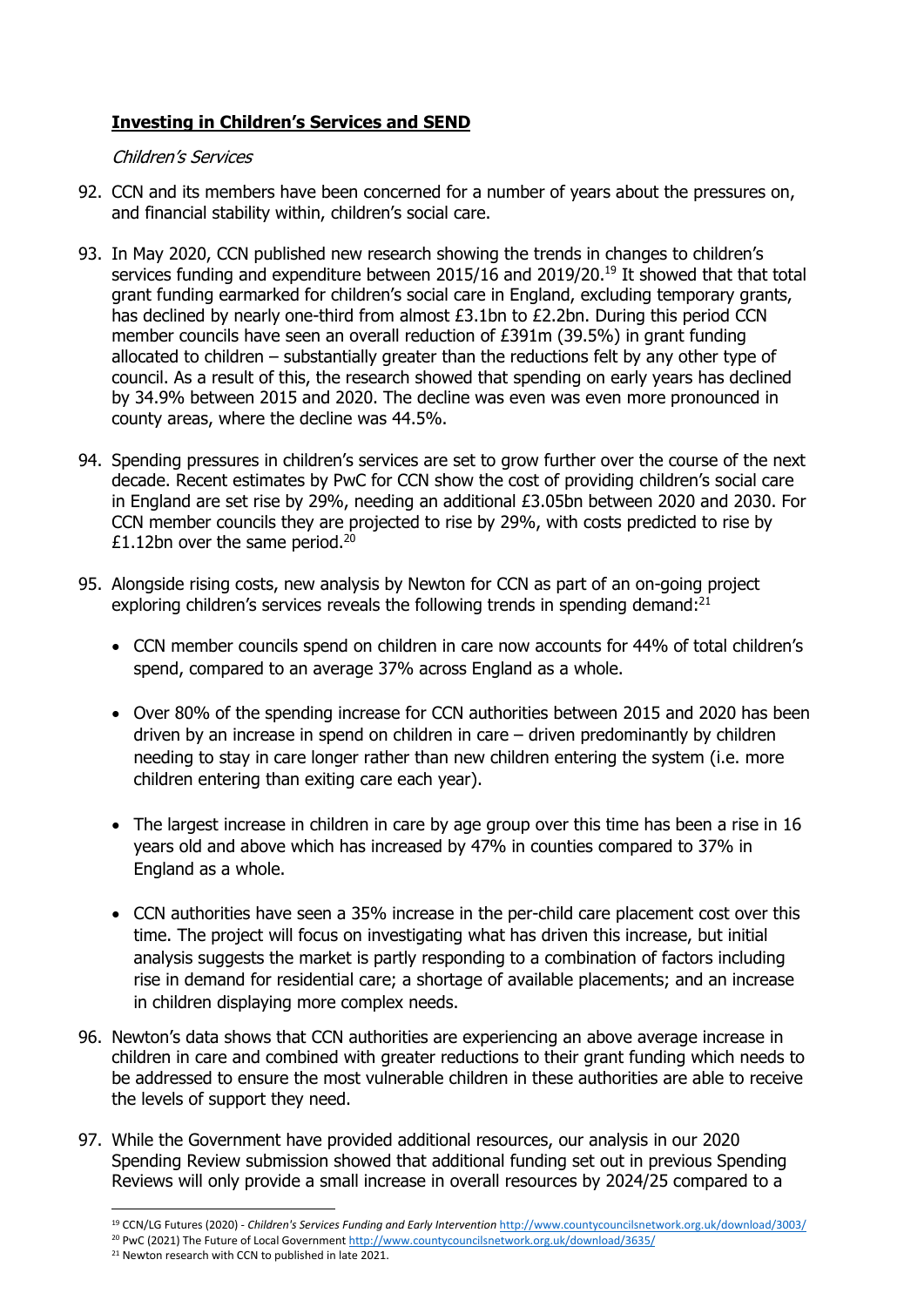decade before, with only 8% of additional costs since 2015/16 met by additional government funding. It will provide no new resources to increase provision in early intervention and preventative services, which have seen significant reductions over the past five years.

- 98. These challenges facing children's services, if unchecked, threaten the ability of local authorities to deliver vital services for the most vulnerable children going forward. Further reductions to achieve efficiencies, including some service reductions, will be required for CCN member councils just to meet rising costs of services despite the resources provided by Government.
	- **The CSR should result in a funding settlement that properly recognises recent cost-pressures on children's social care. This settlement should be long-term that will allow for better planning. The Spending Review should seek to provide additional funding and ability for councils to support early intervention and preventive services.**
	- **Create a National Framework for Early Intervention to direct Social Infrastructure investment to local authorities. The Government should devote a new expanded pot of central funding to support a National Framework for Early Intervention to help incentivise investment across a full range of preventative services and approaches. This should be actively promoted as investment in 'Social Infrastructure' designed to help children and young people reach their full potential and help Britain to thrive and grow in the future.**
	- **Develop a cross-departmental model led by the Department for Education to oversee the delivery of central funding for early intervention. Administration of a National Framework for Early Intervention should be primarily focused on the needs of children and families and what helps them to thrive. The Government should develop a cross-departmental model led by the Department for Education and including the input of the Early Intervention Foundation in order to oversee the delivery of central funding supporting a National Framework.**

#### Special Educational Needs and Disabilities

- 99. There are also concerns about the cost of supporting pupils with special educational needs and disabilities (SEND) through the High Needs Block (HNB) of the Dedicated Schools Grant (DSG), which has experienced significant overspends in recent years. This is the largest single concern around children's budgets reported to CCN by its member authorities, with excess costs over and above the DSG often falling on the local authority's budget, as well as the significantly higher costs of providing home to school transport over long distances across county areas for children with SEND.
- 100. HNB overspends have resulted in councils being placed in the invidious position of transferring money from the DSG to meet HNB deficits, either with approval of the local Schools Forum or the Secretary of State for Education. At present HNB deficits are being held separately from main council budgets due to specific legislation:
	- The School and Early Years Finance Regulations 2020 which clarified the DSG is a ringfenced specific grant separate from general local authority funding, and that as such any deficit an authority has on its DSG account should be carried forward and not covered by its reserves; and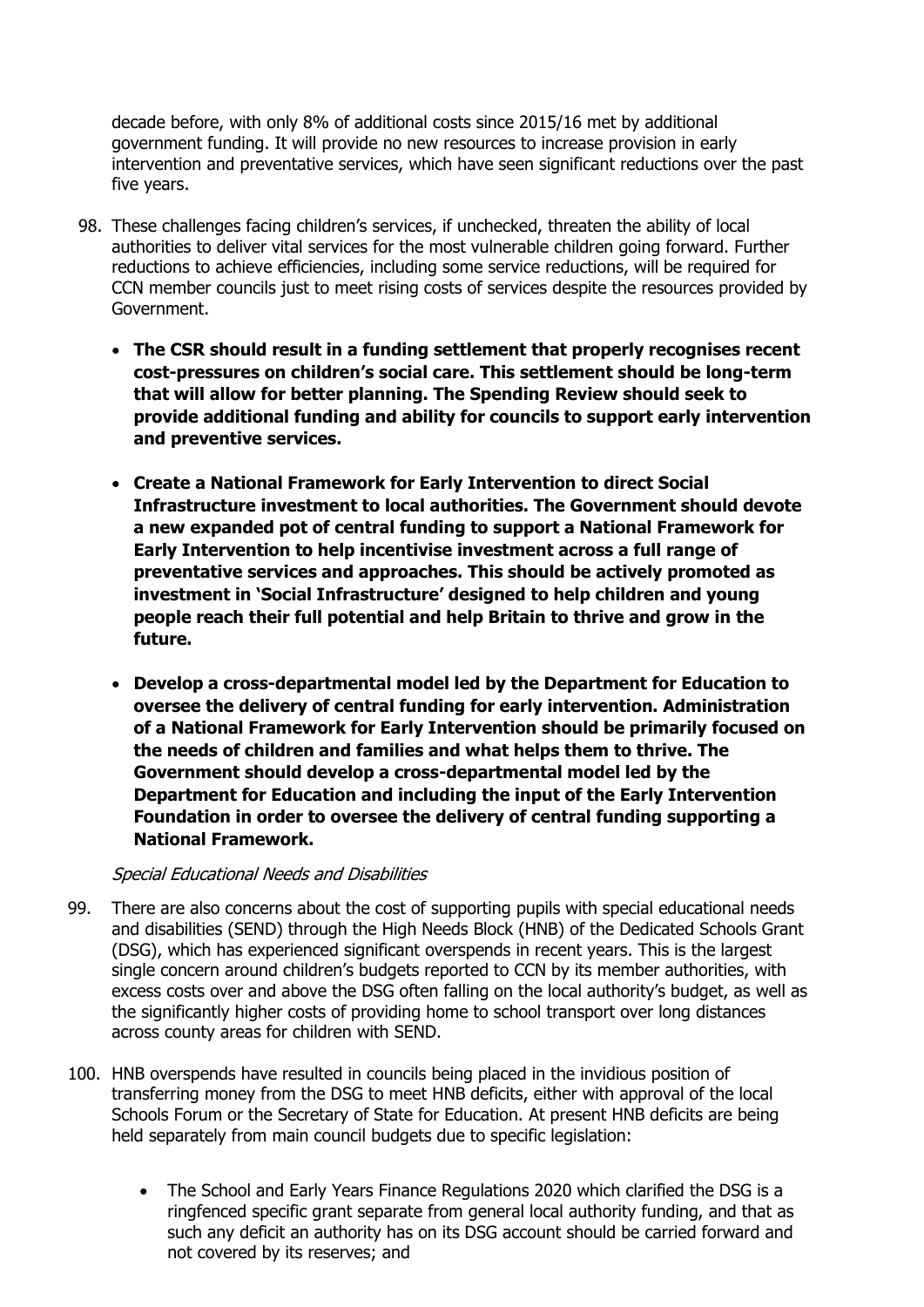- The Local Authorities (Capital Finance and Accounting (Amendment) Regulations 2020 which permits local authorities to transfer the amount of any DSG deficits to a specific account established, charged, and used solely for this purpose.
- 101. The government has said that councils do not need to start addressing these deficits until 2023, allowing councils to carry over their school budget deficits until April that year. However, although this has provided councils with some breathing space it does not address the longer-term problem of rapidly accruing deficits year-on-year.
- 102. Research by the SCT and the CCN during the summer has projected that the size of this deficit in two years' time will be unmanageable and extremely difficult to pay off without taking large sums of money earmarked for other council services. For the combined CCN and SCT membership of 40 authorities in county areas, high-needs deficits will rise from £134m in 2018/19 to a projected £1.3bn in 2022/23.
- 103. Whilst CCN has welcomed the additional investment that the Government has made in this area – including an extra £730m this year for high needs in addition to a £780m injection last year – the scale of the deficits mean that this money has primarily been used to cover pre-existing shortfalls. More than just money, the overall system must be reformed to address the root cause of an exponential increase in the number of Education Health and Care Plans (EHCP) which has occurred since the changes made to the system in the Children and Families Act 2014.
	- **The Government established a SEND Review in late 2019 to consider the concerns around the understandably sensitive issues surrounding this. The reporting of the Review has been delayed due to the pandemic and CCN understand this is now expected after the Spending Review and we hope that the wider issues of reform will be addressed after this time. However, the Spending Review should provide an uplift in the HNB of the DSG to ensure that all children can be properly supported and get the education that they deserve, especially as inter-block transfers are no longer permitted.**

## **Tackling Climate Change**

- 104. It is acknowledged that globally we are in the midst of a climate emergency, and we should therefore be treating it as such. CCN's advocacy on climate change seeks to demonstrate why local authorities are critical to the success of the Government's climate change ambitions, and why without greater recognition, involvement, and investment in CCN member authorities we will miss the opportunity to accelerate emissions reductions across half of England.
- 105. In addition, it is important that through CCN advocacy we also demonstrate that Government policy to date has been too city-focused in its climate change funding and actions.
- 106. *Rising to the Climate Challenge* is a new report which analyses in detail the specific challenges facing county and rural areas in tackling climate change. <sup>22</sup> The report is wide ranging, covering local government's ability to tackle climate change, and the challenges and opportunities that exist, across the following themes: housing, transport, attitudes and behaviours, funding, and agriculture.

<sup>&</sup>lt;sup>22</sup> CCN (2021) Rising to the Climate Challenge: The Role of Counties in Delivering Net-Zero <http://www.countycouncilsnetwork.org.uk/download/3795/>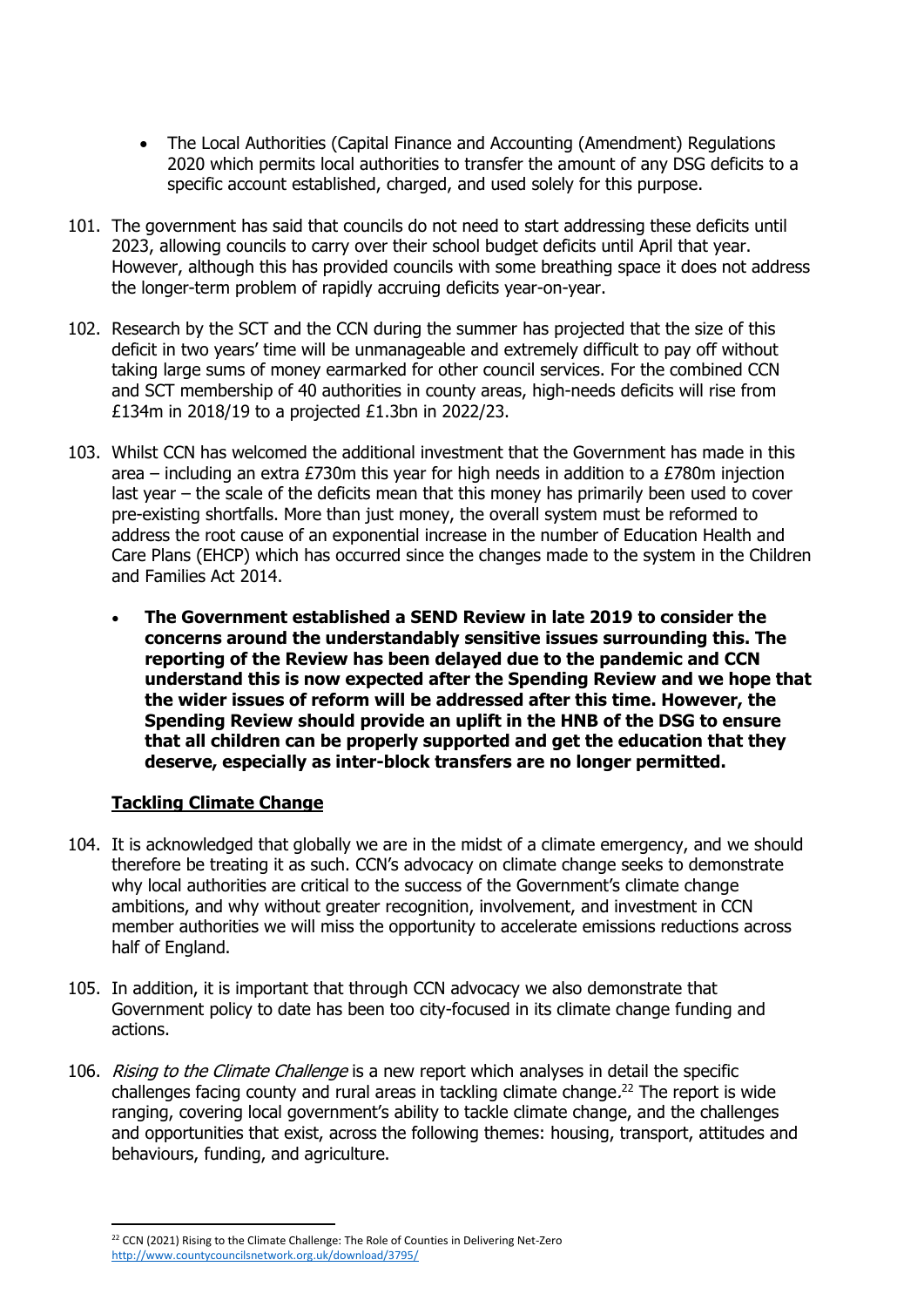107. The report reveals that emissions have reduced at a **lower rate** than in other parts of the country, meaning overall that CCN member councils accounted for a **greater proportion** of emissions than compared to in 2005. The table below shows the rate of reduction of carbon emissions across different types of authorities. As this report shows, CCN member authorities are taking positive and innovative steps to reduce emissions, yet the unique and varied challenges faced in more rural areas have resulted in slower emissions reductions that other urban and city areas:

| Table 5: Total CO2 emissions (in million tonnes) by type of council and area in England<br>$-2005$ to 2018 |                                   |                                   |                   |
|------------------------------------------------------------------------------------------------------------|-----------------------------------|-----------------------------------|-------------------|
| <b>Council type</b>                                                                                        | <b>Total emissions in</b><br>2005 | <b>Total emissions in</b><br>2018 | Percentage change |
| Core cities                                                                                                | 27,062,000                        | 16,496,000                        | $-39%$            |
| London councils                                                                                            | 46,240,000                        | 28,128,000                        | $-39%$            |
| Non-CCN English<br><b>Unitary Authorities</b>                                                              | 106,778,000                       | 67,240,000                        | $-37%$            |
| <b>CCN</b> authorities                                                                                     | 179,050,000                       | 124,205,000                       | $-30%$            |

- 108. Local government, as the recognised leader of place, is ideally positioned to play a major role in enabling the required societal shift in attitudes and behaviours. Through local networks and partnerships, regulation, service provision, funding and communication, local government possesses the tacit knowledge that is required to influence change. The Department for Business, Energy and Industrial Strategy has recognised the importance of local government in their analysis of GHG emissions, acknowledging that 84% of territorial CO2 emissions are influenceable by local government. This recognition alone suggests that local government should be fundamental to climate change action programmes.
- 109. Accepting that local government is crucial to the successful roll out of climate change action, it is important to recognise that not all places are the same. This report sets out the opportunity for CCN member authorities to play a critical role in the delivery of climate change action but also the unique circumstance that must be understood and taken into account in designing how schemes should be delivered and funded across the country.
- 110. The report shows that it must be recognised that initiatives designed to improve air quality that have predominately been focussed on cities and urban areas will have led to emissions reductions in those areas, particularly in respect of transport. But the report concludes that unless a similar level of focus, recognition, investment, and a more co-productive approach is taken to those areas where more than half of CO2 emissions are accounted for, the UK is unlikely to meet its climate change commitments.
- 111. This report sets out a series of conclusions and preliminary recommendations for the Government which should be considered as part of the Spending Review ahead of COP26:
	- **Government gives more clarity on the policy, strategy and obligations relating to local government and climate change. Government should create the forum for meaningful engagement with CCN member authorities to jointly define the roles, flexibilities, and contributions that they can make to build on the self-made momentum and accelerate climate change action in their areas.**
	- **Funding to support climate change actions should be directed to CCN member authorities in proportion to the size and scale of the challenge outlined in this report, with clarity, flexibility and sustainable funding streams.**